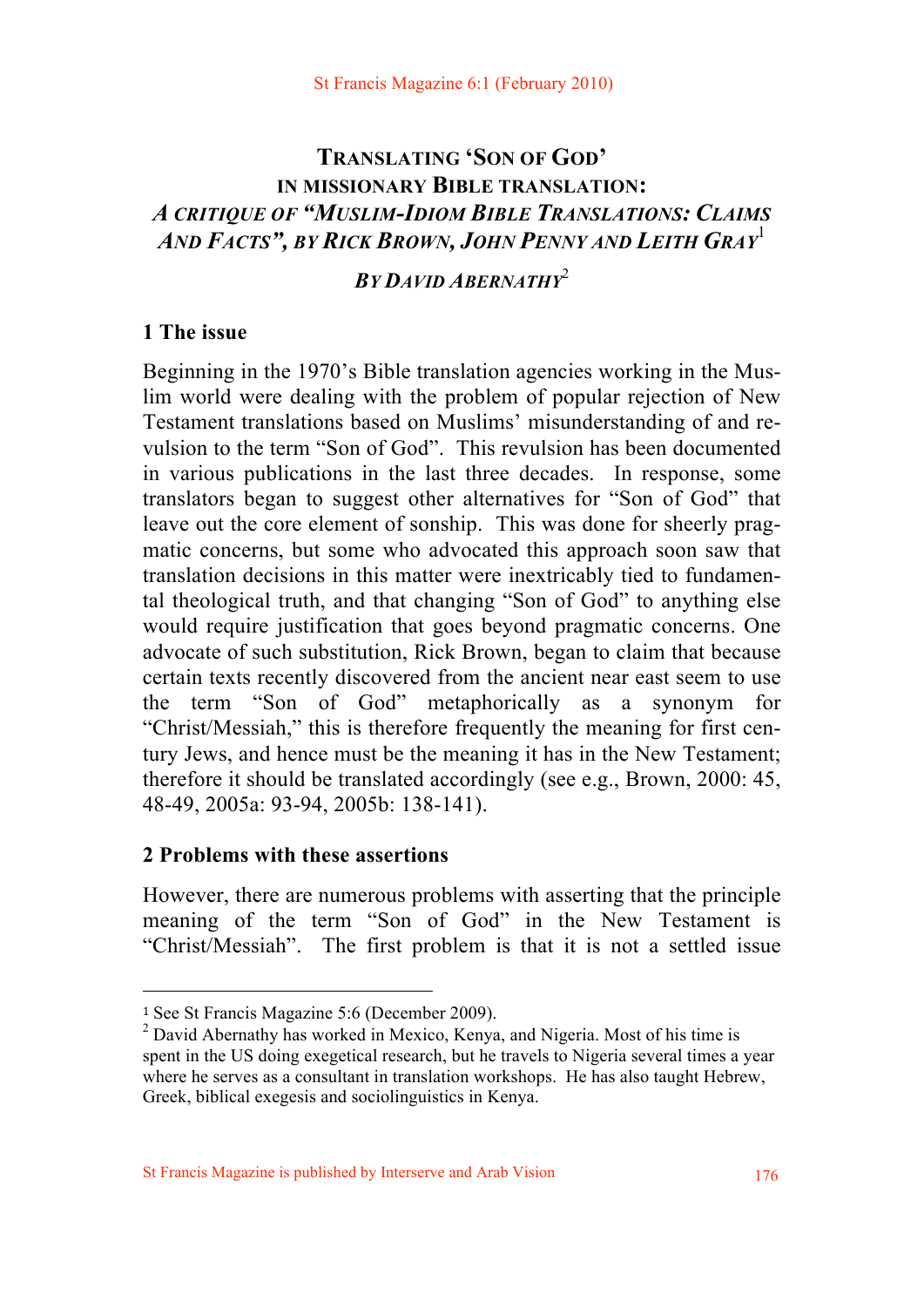among scholars that "Son of God" was widely used as a metaphorical synonym for "Christ" or "Messiah" in the first century. As I document in a separate paper (Abernathy 2010, publication forthcoming), while some scholars have tentatively concluded this, others say that it was not used that way, some are saying that the term was just beginning to be used that way, and others are unsure. Whatever the case, a few dozen extra-biblical texts, many of which are fragmentary in nature, hardly form a sufficient basis to justify changing so critical a key biblical term as "Son of God", with all the biblical and theological significance that it has. To claim, as some have (see, e.g. Brown 2000: 49), that the Church has largely misunderstood this term until now is to make a very serious judgmental statement about the work of the Holy Spirit. Since it is the work of the Holy Spirit to guide the Church into all truth (John 16:13) one wonders how the Church could have supposedly wandered so far from the true biblical meaning of such a key term, central as it is to the doctrine of the Trinity. And if it takes extra-biblical texts to teach us what a key biblical term means, one must also wonder about the adequacy of Scripture.

 A second problem concerns the use of biblical metaphor. Usually a metaphor is coined by an author and used in a limited range of texts. Some metaphors, such as that of the divine shepherd, or of God being a rock, are more widely used, but they are readily recognizable as metaphor. However, the Christian church has no tradition of understanding the phrase "Son of God" as metaphor. Rather, Jesus' eternal sonship is seen as a *metaphysical reality*. <sup>3</sup> The very frequency and distribution of the Father/Son concept, occurring several hundred times in the New Testament and in all but two New Testament books, should tell us something. More evidence that the term "Son of God" is not a metaphor is how Jesus himself constantly referred to God as "Father". Every prayer Jesus prayed except for the cry of dereliction on the cross began with the address "Father". Even as a twelve-year old boy in the temple, Jesus understood God to be his Father. At twelve years of age he certainly wasn't using a metaphor to claim to be the Christ.

<sup>3</sup> Linguist/translators normally regard "Son of God" as a *metaphorical* description because it is not *literal*, i.e., *physical;* that is, if something is not literal/physical, it must be metaphorical. The metaphysical is a conceptual category that linguist/translators don't normally consider, but which theologians use quite naturally.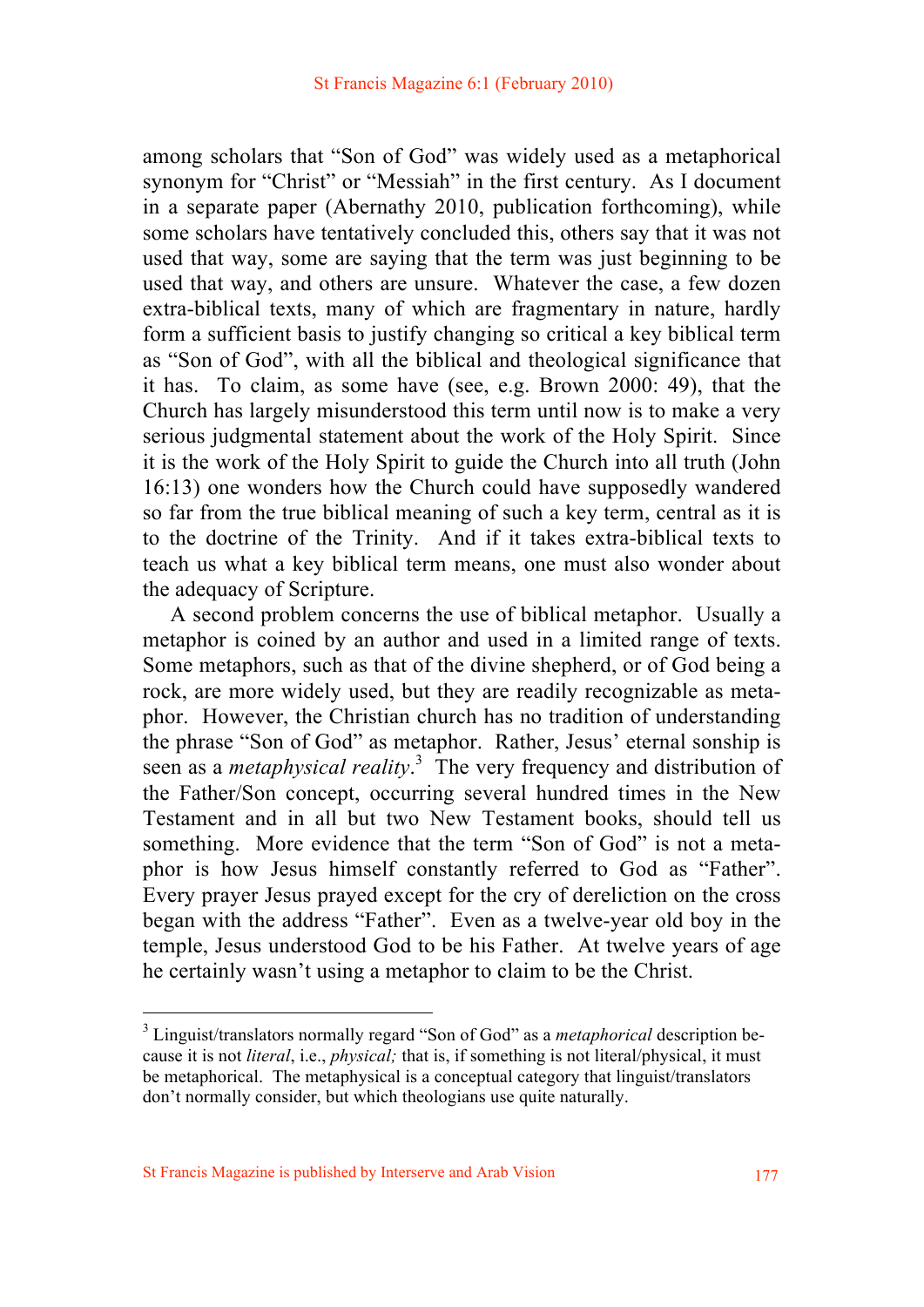A third problem is that we are not dealing with a theological term coined in the fourth century. We are dealing with a key biblical term used by authors of Scripture in the first century, one that had enormous theological significance to them, regardless of how Jewish people may or may not have used it prior to Christ. In the gospels we find the term used by a wide variety of speakers – disciples, Roman soldiers, the high priest, the angel at the annunciation, demons, Satan at the temptation, and God himself in two of the three instances in which he spoke directly from heaven. Not all of those speakers mean the same thing by it. Even if it were true that first century Jews used "Son of God" as a synonym for "Christ/Messiah", the use of the term by Romans, angels, demons, Satan, and God, show us that the meaning cannot be limited to the theological conceptions of first century Jews. *It is the meaning intended by the authors of the biblical books that we must regard as "the" meaning in the books they wrote.* The gospel writers knew things that the human speakers in the gospel accounts did not know, things that surpass what the Jewish population of Palestine would have understood prior to Jesus' coming. Ultimately it is Jesus himself who determines the meaning of the term. To limit ourselves only to the meaning that pre-Christian Jewish people might have held, as Rick Brown advocates, is to deny the possibility of new revelation.

 An even larger problem looms for us theologically if "Son of God" and "Christ" are essentially equivalent in meaning in the New Testament. If there is little difference in semantic meaning between them, then it follows that *Jesus became the Son when he became the Christ*. This would then mean that he is not eternally the Son, an assertion that denies a basic tenet of Christian faith held from the earliest times, even in the first century, long before the deliberations of the ecumenical councils. Recent discussions of this issue have often ignored this point. But to slight this in our debates is to ignore the most important point, and those who advocate such a change without acknowledging the critical theological significance of such a move may be unfairly leaving those who follow their line of thinking seriously under-informed about the magnitude of what is at stake. In discussions of this issue by those who advocate changing "Son of God" to "Word" or "Christ/Messiah" I have not seen any meaningful discussion of the core theological issue of the eternality of Christ's sonship, other than the questionable claim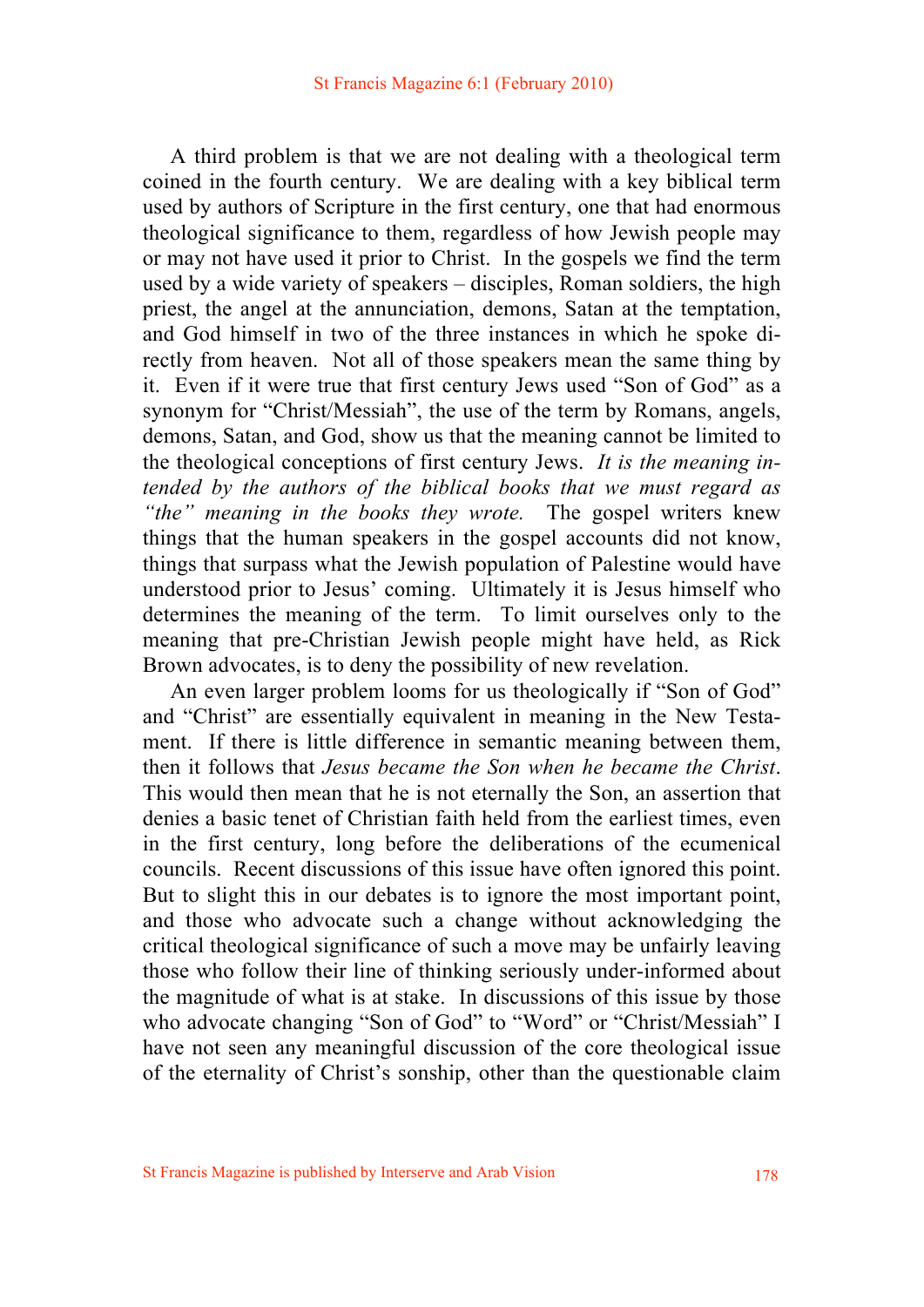by Brown et al. that the formulations of systematic theology regarding Jesus' eternal sonship are irrelevant to the meaning of "Son of God" in the New Testament. One wonders how the Church ever decided that Jesus is eternally the Son of God if they did not believe that this was the clear testimony of the New Testament and the belief of the Church from the very beginning.

 In AD 381 the bishops of the Christian church met in an ecumenical council at Constantinople, dealt with a number of important doctrinal and christological issues, and finalized the form of the Nicene Creed. They also condemned as heresy the view that Jesus became the Son of God at the incarnation and anathematized the otherwise orthodox bishop Marcellus for teaching such. This move was no new turn in theology, as the Church had held from the very beginning that Jesus' sonship is an eternal sonship. The eternal nature of Jesus' sonship was also affirmed by the confessions of faith of the Reformation period, including that of the Reformed churches, the Baptists, the Lutherans, and the Anglicans. In making this assertion, the Protestant churches were not just making a statement about theology; they were making an assertion of what they understood the New Testament testimony to mean. This belief in the eternal nature of Jesus' sonship is also reflected in just about every doctrinal statement of any seminary or mission organization that is conservative enough to have a doctrinal statement (including the sending agencies of many Bible translation organizations). These statements usually say something to the effect that "we believe that God exists eternally in three persons, Father, Son, and Holy Spirit". Such wording clearly affirms what the creeds and confessions, as well as Scripture itself, assert about the eternality of the Father-Son relationship.

 Just about every title by which we name Christ (Lord, Christ, Savior, King, etc), is a reference to a role he exercises toward creatures, a role that began at a point in time. But "Son of God" says something about who he is eternally, in a relationship that never had a beginning point. In a forthcoming paper I will exhaustively document how contemporary conservative scholars affirm that Christ's sonship is eternal, that it is the essence of who and what he is, that his messianic ministry is based upon his eternal sonship, and that it is the pre-eminent description of who he is. (I have well over 100 citations from scholars on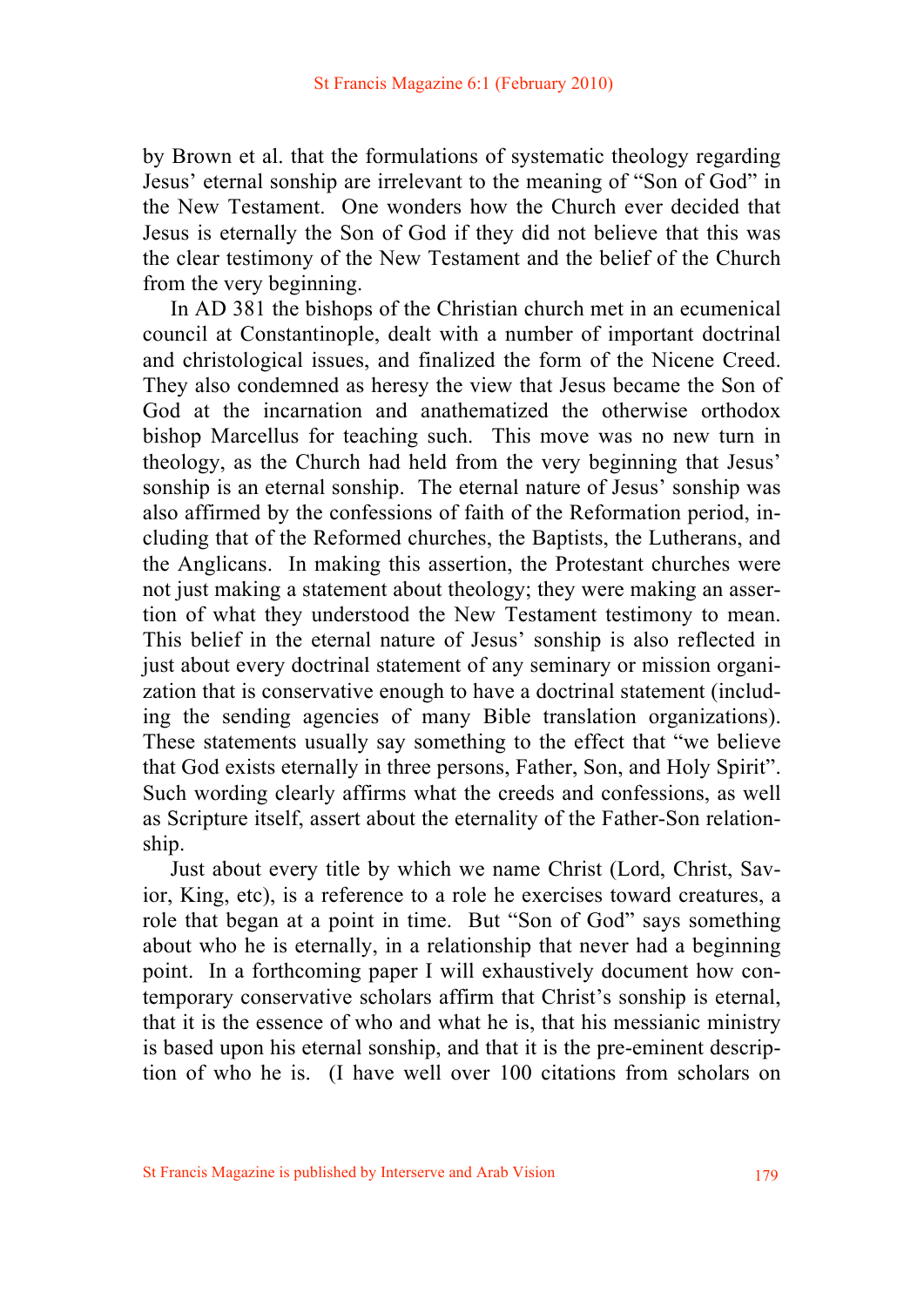these points.) I also discuss the four meanings of the term "Son of God" as it is used in the New Testament, which are: (1) the nativistic sense, which is that he has no earthly father (Luke 1:32-35), (2) the moral/religious sense in which the essence of sonship toward God is obedience, (3) the messianic sense, and (4) the eternal sonship, upon which the other three are based and from which they are derived. The view that the translation of "Son of God" should reflect one of the first three derived senses only, especially the messianic sense of "Christ/Messiah", to the exclusion of the most primary and basic meaning of eternal sonship, was unheard of until Bible translators began interacting seriously with the Muslim world.

### **3 Transparancy**

Those who advocate changing "Son of God" to "Christ/Messiah" or "Word" often claim transparency by saying that the literal form "Son of God" is included in the footnotes (see Brown et al.: p. 93). Or, if the literal form is left in the text, a footnote is added to indicate what the "true" meaning is, which of course would be that "Son of God" means "Christ/Messiah," or "God's beloved one," or something else. There are two problems with this. One problem is that many Scripture products being developed for Muslim audiences exist in audio format only, in which case there are no footnotes. A much greater problem, however, is that any rendering that lacks the essential component of sonship, or which emends it by a footnote indicating a "true meaning" that lacks that component, has missed the core meaning. As one Bible translator who worked among a Muslim language group has said, "We cannot impoverish the Bible by removing the central 'Father/Son' image in order to accommodate any target group." He notes that there are more than 200 references to the "Father/Son" language in the New Testament, and also that the strategic moments in Jesus' earthly life are "punctuated by revelations of Father and Son," moments such as the annunciation, his baptism, the temptation, the transfiguration, his agony, and his crucifixion.<sup>4</sup> In other words, the issue of Jesus' sonship is at the core of the New Testament witness of who Jesus is, which is why it is at the core of Christian belief. *We need to be transparent about* 

<sup>&</sup>lt;sup>4</sup> Unpublished doctoral dissertation by Fritz Goerling, chapter 13.

St Francis Magazine is published by Interserve and Arab Vision 180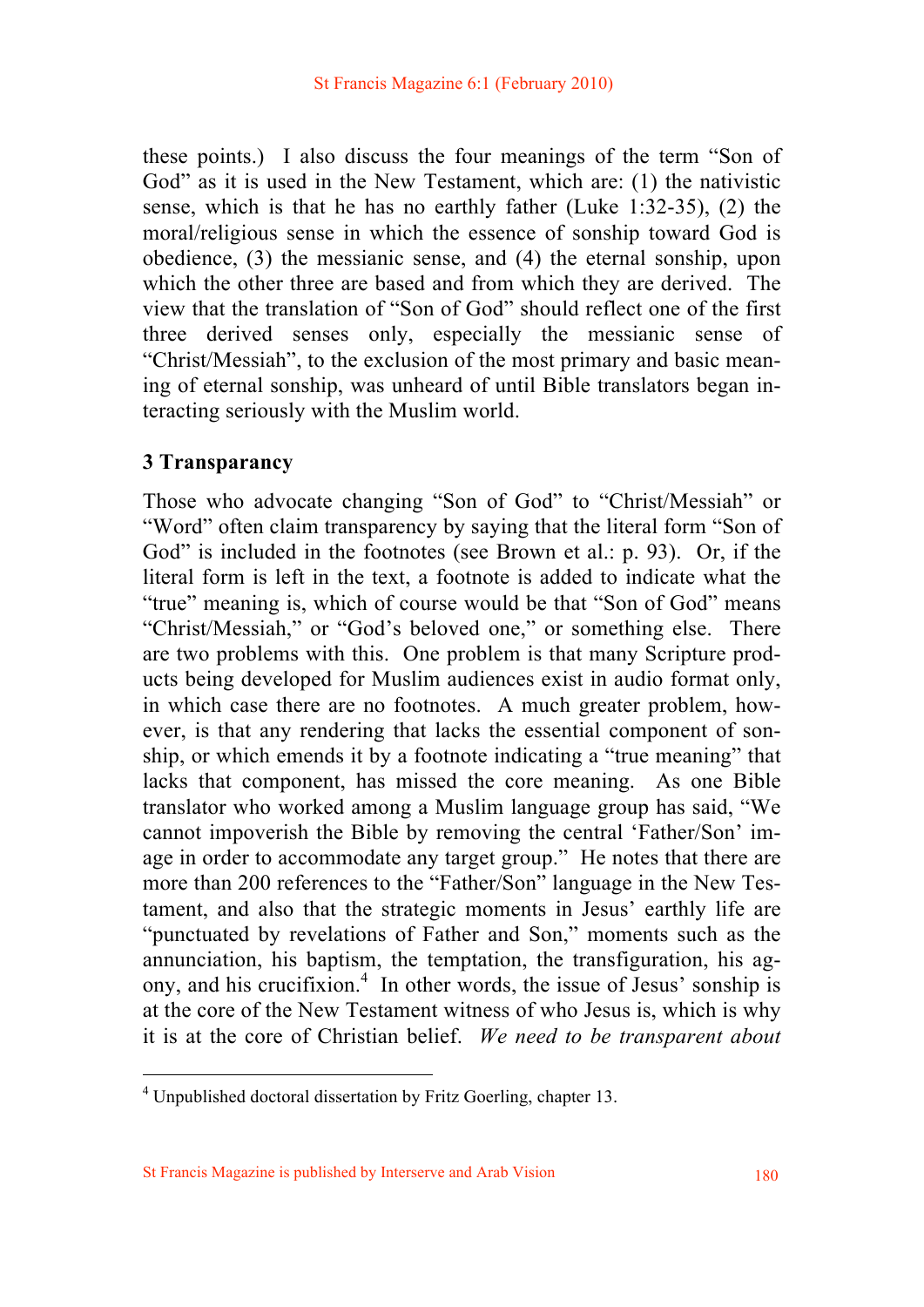*this core element*; otherwise, Muslims who read our translations will not have a reliable way to know who Jesus really is. They should be able to trust the Scripture to tell them that.

### **4 What do Brown, Penny and Gray believe about eternal sonship?**

It is important to recognize what may not be readily apparent in the Christology of Brown et al. in regard to Christ's eternal identity. They say, "Sonship is described as the relationship of God to the Messiah, where the Messiah is the Word of God incarnate as Jesus in his mediatorial role as the Christ" (p. 92). In other words, the focus of sonship is in the incarnation and with regard to his messianic role. They go on to say that the term "Son" can be used to describe his pre-incarnate state only in a referential sense, by which they mean that it properly describes his incarnate state only. That is, it can be used retrospectively to refer to Jesus in his preincarnate state while not actually meaning that he was Son in the preincarnate state. They say, "The New Testament authors often use such references to refer to the second Person of the Trinity prior to the incarnation by using his post-incarnate name 'Jesus' or by using terms that describe his *incarnate role*, such as 'Christ' or '*the Son of God*,' both of which were used in Jewish society to refer to the awaited Savior" (pp. 102-103, emphasis mine). Although he never openly says that Jesus became Son at the incarnation, this line of thinking can be found in several of Rick Brown's works. Whereas many scholars see the divine sonship as the basis for the messianic ministry, with some even saying that "Son of God" is Jesus' pre-eminent title, Rick Brown says, "Jesus is pre-eminently the Christ, the eternal Saviour-King sent from God, and this is what makes him *the* Son of God" (Brown 2004: 63, emphasis his).<sup>5</sup>

### **5 Language or theology?**

In their article Brown et al. claim that removing "Son" or "Son of God" from translations for Muslim audiences is based on language use, and

<sup>&</sup>lt;sup>5</sup> This from an unpublished monograph, though Brown has distributed it freely to anyone who has requested it.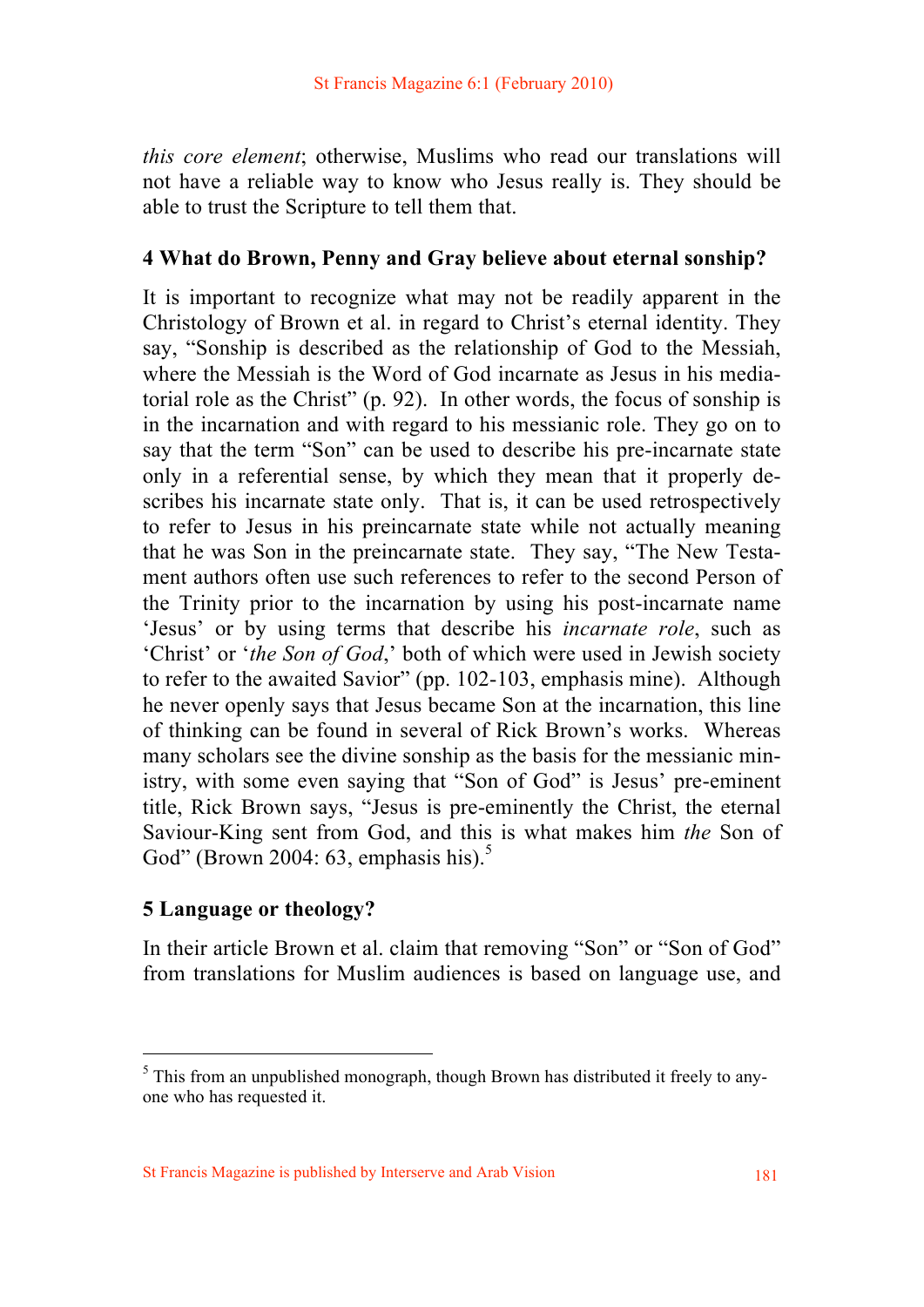has nothing to do with theological prejudice (pp.  $89, 91$ ).<sup>6</sup> It is said that their languages do not have divine "kinship terminology" (see also Brown 2000: 41, 45). But this assertion cannot be sustained. For one thing, Muslim audiences that object to the term "Son of God" speak languages from many different and often unrelated language families, but what they have in common is their religious beliefs. As Brown et al. themselves tell us, the Qur'an anathematizes the very idea that God could have a son, and devout Muslims state in prayer seventeen times a day that God did not procreate. Furthermore, there are Christian speakers of some of these languages who *do* understand the phrase, so we cannot say that it is the languages that Muslims speak that set the limit on understanding it. It is *their religious beliefs* that limit its use. No doubt there are even British Muslims who are scandalized by the idea that God has a son. Would we say that their native language, English, does not have divine "kinship terminology"?

### **6 The Trinity**

Now if it is claimed that "Son of God" is primarily a metaphorical way of saying "Christ/Messiah", then, as I said above, we have to conclude that Jesus became the Son when he became the Christ. But what was he prior to the incarnation, if not eternal Son? The answer that is given is that he is eternally the Word, or the Word and Wisdom of God (Brown 2001:20-26), which of course is true of him. But to remove the understanding of Jesus as eternal Son leaves us with a Trinity of God, the Word, and the Spirit (Brown 2001: 26). As much as Christian theologians have used the term and concept of "Word" throughout the history of theology, they did so with the understanding that this eternal Word was also a person who was eternal Son. It is the eternal sonship that makes sense of calling him the eternal Word, but when that sonship is removed, the Trinity as we know it dramatically changes. There is no eternal Father-Son relationship, only an eternal God-Word relationship, which is conceptually very foreign to the doctrine of the Trinity as it has always been understood. The historic Christian understanding of the Trinity essentially collapses.

<sup>&</sup>lt;sup>6</sup> Rick Brown has stated elsewhere that "the main problem with 'Son of God' is the wording itself" (Brown 2000: 50).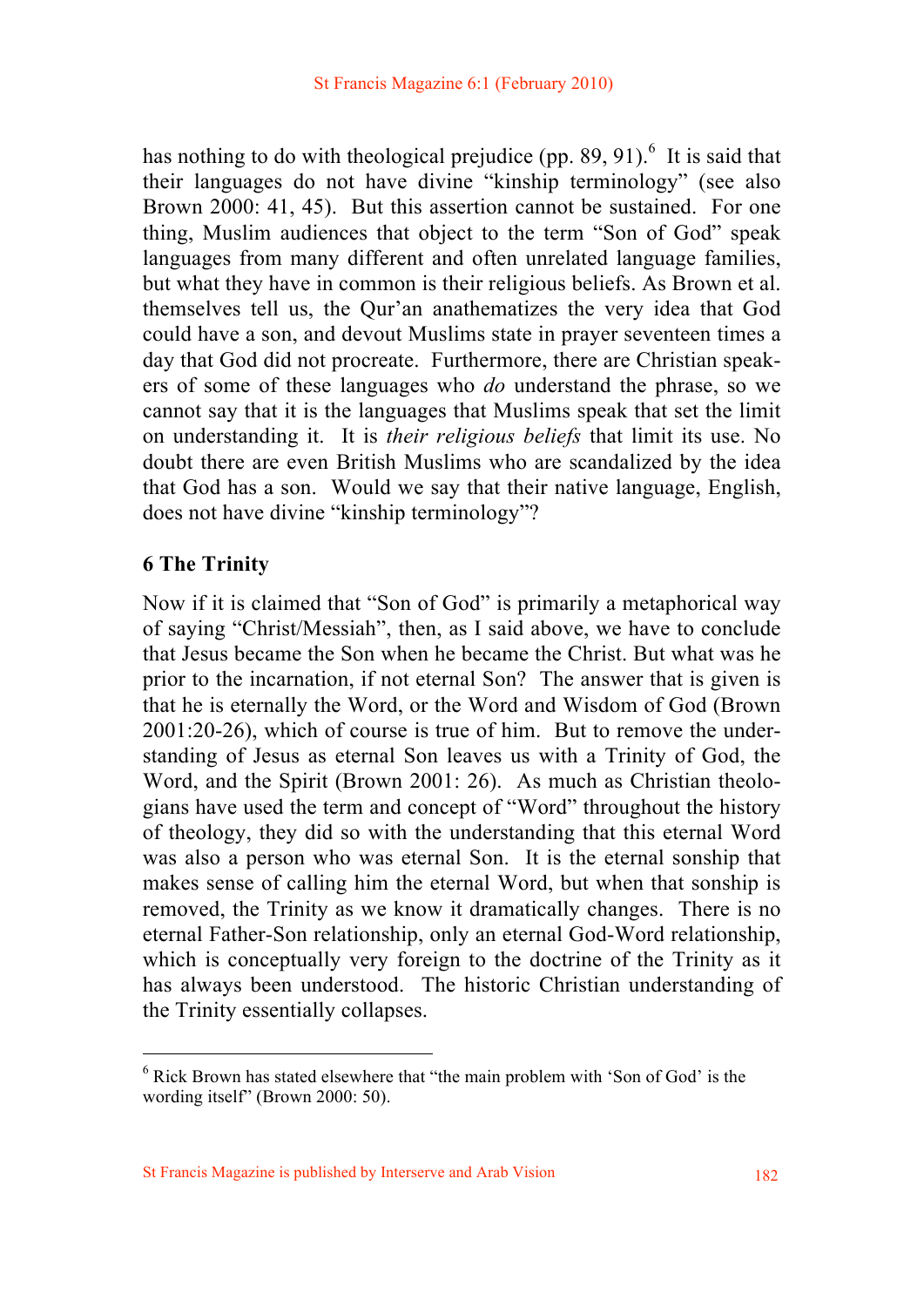#### **7 The deity of Jesus**

Brown et al. say that removing "Son of God" from what they call "Muslim-idiom translations" does not communicate the deity of Christ any less clearly than more literal translations (p. 92). Rather, they tell us, the deity of Jesus is fully communicated in other biblical passages, and then make reference to certain biblical theologians whom they say "find the deity of Jesus revealed holistically in the things he says and does, and in statements made about him, rather than in the use of particular titles". They cite Richard Bauckham in support of this claim.

 It is true that the deity of Jesus is revealed in many such passages, and not only in the titles used of Jesus. In fact, his deity emanates throughout the biblical revelation of him. But part of the biblical revelation is that *he is the Son of God*. The title is one window into who Jesus is, which includes his deity. With regard to the association between the title "Son of God" and Jesus' deity, in appendix A of my forthcoming article I have over thirty notes or citations from twenty-seven scholars who associate Jesus' divine sonship with his deity. Bauckham himself says that for Mark the title "Son of God" "indicates Jesus" unique relationship to God as one who participates in the divine identity" (Bauckham 2008: 265). He also says that "the divine identity comprises the relationship in which the Father is who he is only in relation to the Son and vice versa" (Bauckham 2008: 106). So biblical scholars and theologians, *including Bauckham*, do believe that Jesus' eternal divine sonship and his eternal deity are inextricably related.

#### **8 What would a Muslim-compliant translation be like?**

Brown et al. object to the notion that translations that substitute some other rendering for "Son of God" are "Muslim compliant". They say:

In our many years of talking and interacting with translators, we have never heard any translators speak of altering the meaning of Scripture for theological or missiological reasons or to be more compliant with Islamic teaching. What translators do discuss is how to communicate the original meaning as well as possible, using wording that is clear and natural. Similarly we have never heard of Muslims asking for alterations of meaning. They treat Scripture with even more fear than do Christians, and they would not tolerate alterations of meaning. (p. 91)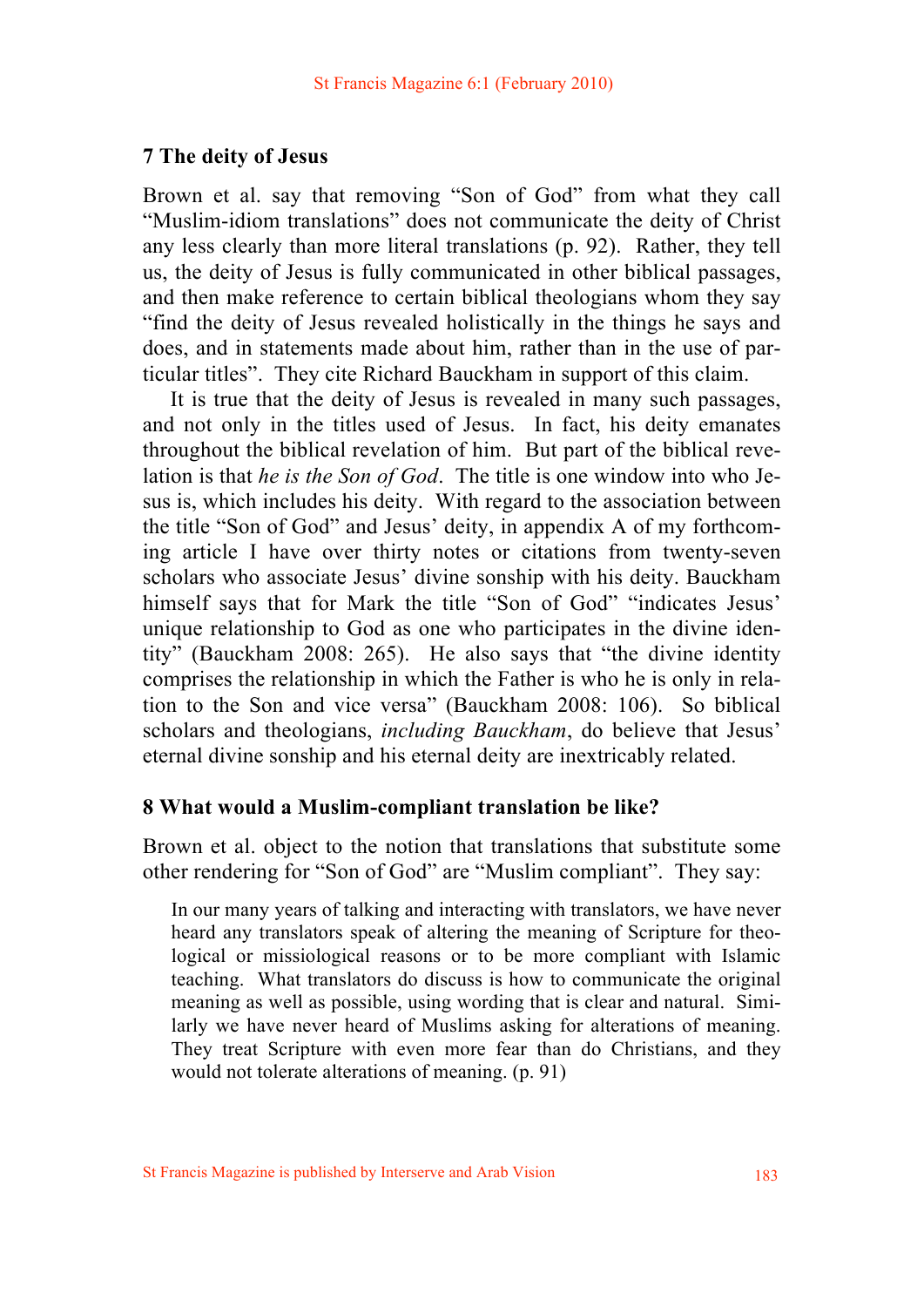Their presupposition here of course is that the "original meaning" of the term "Son of God" is something other than that Jesus is actually God's Son from all eternity. And despite the claim that Muslims treat Scripture with more fear than Christians do, that they don't ask for alternations of meaning, and that they would not tolerate changes of meaning, the entire reason for substituting some other wording for "Son of God" is that many Muslims will not tolerate the "meaning" that Jesus really is God's son. But as I mentioned above, I have documented scores of scholars who understand "God sent his Son" to mean that Jesus was already the Son prior to being sent. This is a mainstay of Christian theology and exegesis, and is also what gives meaning to the story of Abraham's offering of his son Isaac in Genesis 22. Abraham is a picture of how God himself will provide the lamb. Christians have always believed that this story was a prefiguring of God's sacrificing *his* own Son. In Romans 8:32 when Paul says, "He who did not spare his own Son," the phrase "his own" before "Son" emphasizes the fact that what God did was costly to him. God sent – and sacrificed – more than just his Word; he sent and sacrificed *his own Son*.

We can reasonably raise the question of what a "Muslim-compliant" translation would look like. Brown et al. have already told us (pp. 89- 90) that the Qur'an tells us it is a terrible thing to say that God has a son, and that God will condemn to hell anyone who commits the unforgiveable sin of asserting such. We also know that the Qur'an considers Jesus to be the Word as well as the Messiah. So to comply with what the Qur'an forbids and allows, one only has to substitute "Word" or "Christ/Messiah" for "Son of God". But what it would take to justify such a change exegetically and theologically would be to prove that in the New Testament "Son of God" does not in fact really mean that Jesus is actually God's son, but rather that he is the Messiah, or Word, or whatever else is deemed appropriate to the passage. I would invite the reader to search for any tradition of this kind of interpretation in Christian exegesis and theology. Avoiding what the Qur'an forbids and substituting something else that it allows *is the definition of Muslimcompliant translation*.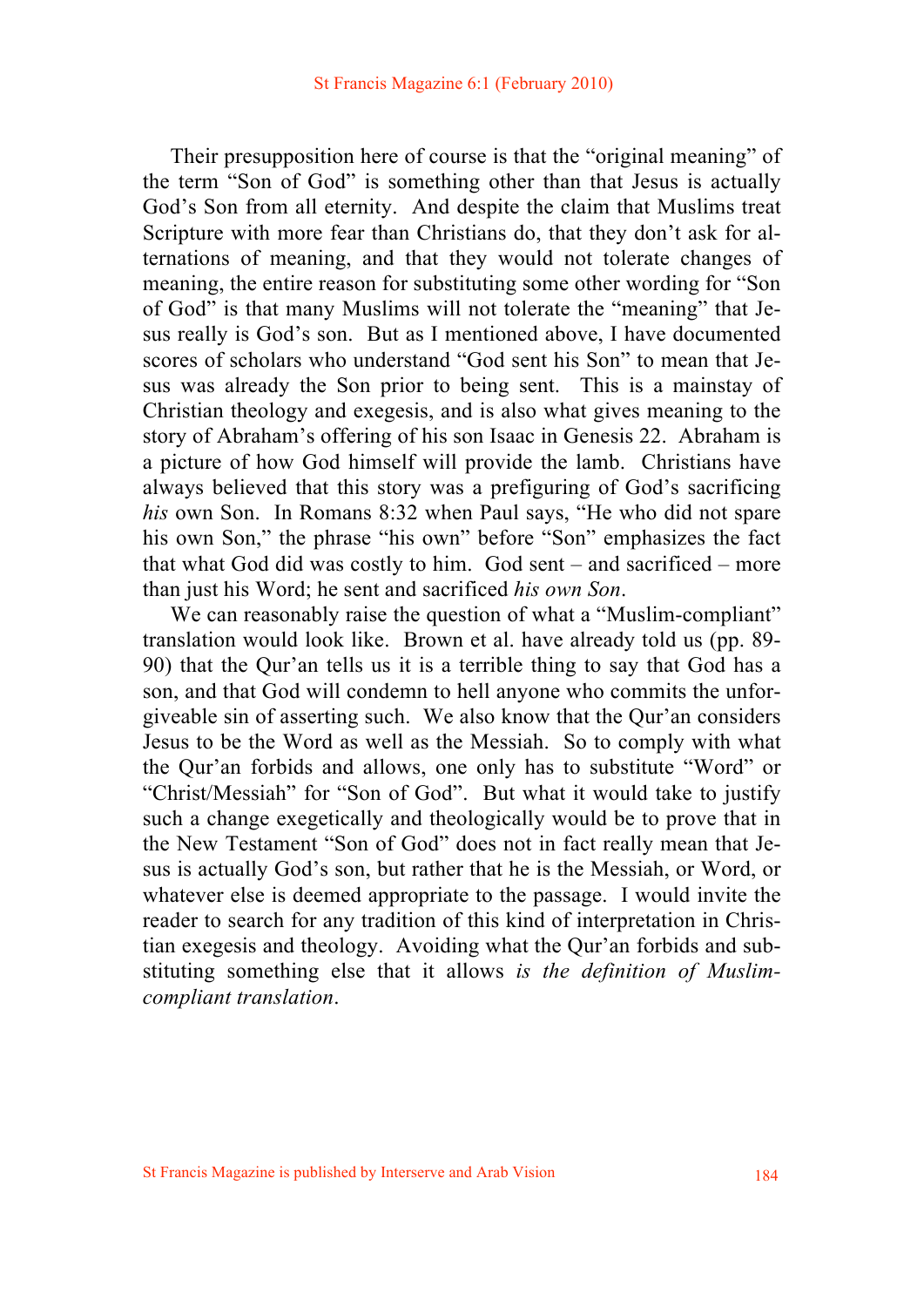#### **9 Deviating from evangelical biblical scholarship**

In justifying their claim that translators who follow the premise that "Son" or "Son of God" can be changed to something else, Brown et al. state that "in each passage, translators consult and follow current conservative biblical scholarship, such as one finds in academic Bible commentaries and scholarly evangelical Bible dictionaries" (p. 94). Then they cite certain articles on "Son of God" in academic Bible dictionaries and also a statement by New Testament scholar John Nolland for support for their understanding of the term "Son of God". They also cite footnotes from various study Bibles and reference a number of scholars and theologians to support various aspects of their approach, which as has been pointed out, stands or falls on the assumption that in the New Testament "Son of God" is a reference to who Jesus is in his earthly messianic ministry, a metaphorical way of saying "Christ/ Messiah". In addition to Nolland, they use quotations from Richard Bauckham, Millard Erickson, Andreas Köstenberger, Don Carson, T. F. Torrance, Athanasius, John Calvin, and Charles Hodge to support various points they try to make. I think it is worthwhile to see what these sources have to say about the eternal nature of Jesus' sonship. Interestingly, none of them support the principal presupposition that "Son of God" is essentially a synonym for "Messiah" or that it is not a reference to Jesus as the eternal Son of God.

#### **10 Articles in Bible dictionaries**

Brown et al. recommend the reader to several articles in academic Bible dictionaries for information on the various meanings of "Son of God" in the New Testament. Let us examine what three of those articles have to say about the relevant issues we are discussing.

 In the *Dictionary of Jesus and the Gospels*, which Brown et al. cite, David. R. Bauer says that "Son of God" is probably the most important Christological title in the New Testament. He indicates that there is not much evidence that people in the first century would have associated the term "Son of God" with the Messiah. The term, he says, was not a typical messianic designation, as evidenced by the near total absence in literature from Palestinian Judaism of any connection between messianic hopes and that title (770-71). Bauer also asserts that both Paul and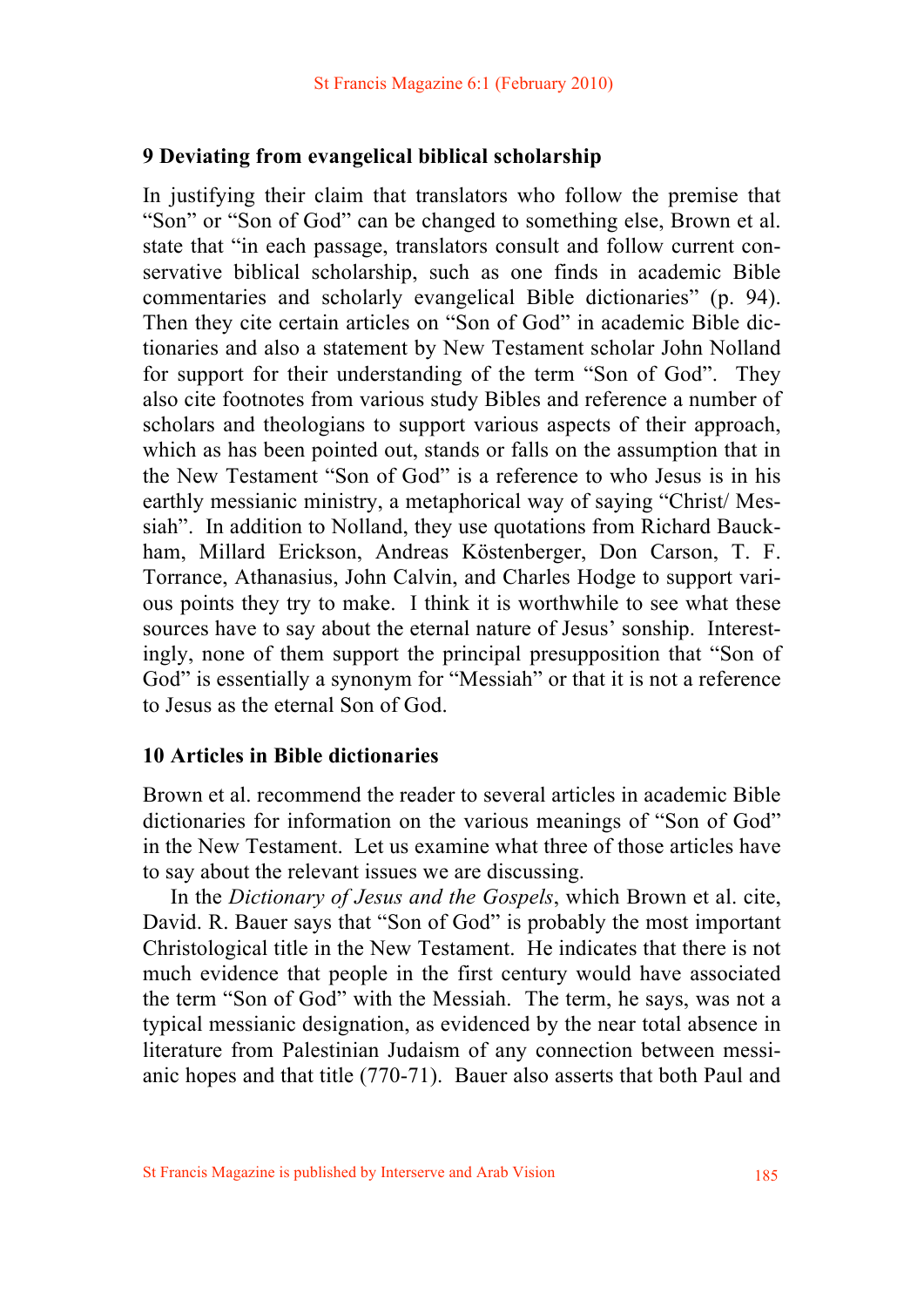John saw Jesus' sonship as a pre-existent sonship (771, 775). Jarl Fossum, in his article in *The Anchor Bible Dictionary*, which Brown et al. also cite, agrees with Bauer that Paul and John saw Jesus' sonship as pre-existent (136).

 Likewise, in the *Dictionary of Paul and His Letters*, Larry Hurtado agrees with Bauer that there is no clear evidence that the title "Son of God" was used as a messianic title, and it is difficult to say just how widely messianic expectations included the idea of divine sonship (901). He says that the divine sonship is a major component of Paul's Christology, primarily used by Paul to show Jesus' unique status and intimate relationship with God (900). For John, Hurtado notes, it is his preferred way of referring to Jesus as divine, and of heavenly origin, and as Jesus himself used it, was a claim to deity (902).

 Hurtado further comments that for Paul, the sonship of Christians is a "derived sonship, given through and after the pattern of Jesus, whereas Jesus is the original prototype, whose sonship is not derived from another" (906). Although he does not say so, presumably this would mean that Jesus' sonship was the prototype of the sonship of the Davidic (messianic) kings, and not vice-versa. That is, his messianic sonship would not be a metaphor derived from the prior sonship of the Davidic kings, but the other way around.

 So the claim by Brown et al. that "Son of God" was widely used as a synonym for "Christ/Messiah" is not upheld by Bauer or Hurtado. Also contrary to the claims of Brown et al., Hurtado sees Jesus' divine sonship in terms of his deity. Bauer and Fossum say that both Paul and John understand Jesus' sonship in terms of a pre-existent sonship, and Hurtado agrees with that assessment for John's theology.

### **11 Writers quoted**

### *11.1 John Nolland*

Brown et al. (94-95) cite John Nolland for support of the idea that the "Son of God" is used as a reference to the Messiah, and that "sonship is described as the relationship of God to the Messiah, where the Messiah is the Word of God incarnate as Jesus in his mediatorial role as the Christ". But what Nolland is clearly saying in the larger passage is that it is Jesus' sonship that enables his messianic ministry. Sonship, he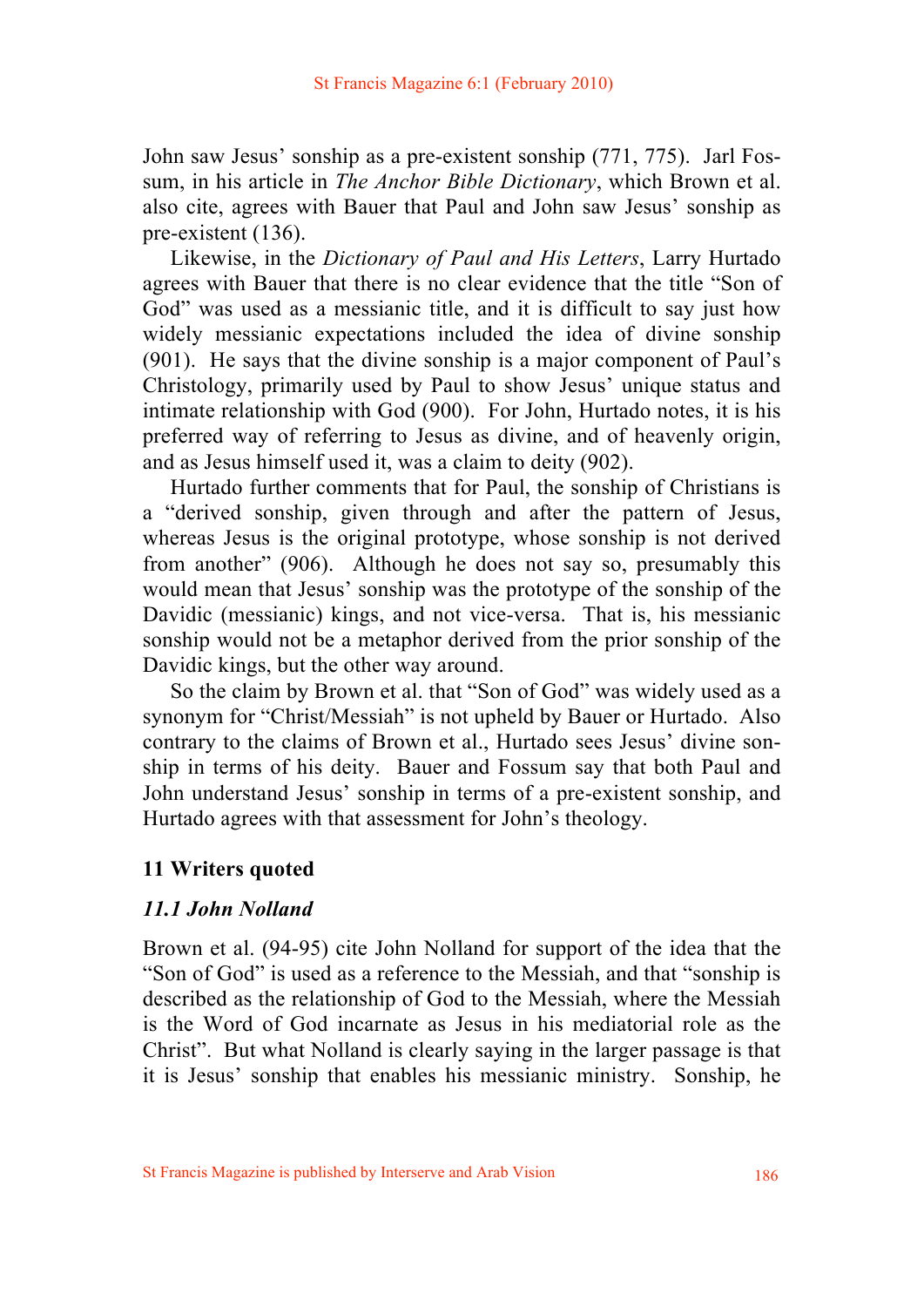says, when applied to the Messiah, speaks of the "exalted status and relationship with God which would be the basis of his messianic rule" (164). "For Luke," Nolland comments, "Jesus' sonship involves more and is more fundamental than anything that can be contained in normal messianic categories" (Nolland 1989: 163-164). Thus Nolland distinguishes the messianic ministry from the divine sonship, and sees the messianic ministry as dependent on the divine sonship. That this is so is confirmed *in the very same passage* from which Brown et al. take their quote from Nolland. On the same page from which they quote Nolland he very clearly states that "Son" and "Messiah" are not the same (Nolland 1989: 163). In his commentary on Matthew's gospel, Nolland also expressly states that "'Son' is not simply another word for 'Messiah'" (Nolland 2005: 158). So Nolland obviously does not support the assertions of Brown et al.

### *11.2 Richard Bauckham and Millard Erickson*

Brown et al. assert that biblical theologians draw conclusions about the deity of Jesus holistically, through what he says and does and in what is said concerning him, as opposed to the use of particular titles. They reference works by Richard Bauckham and Millard Erickson to support their point. However, we need to understand that the titles are part of the holistic revelation, and we must not separate the titles from the rest of the revelation. Let us see what these two scholars actually believe about the overall issue.

### **11.2.1 Richard Bauckham**

We have already mentioned that Bauckham sees Jesus' sonship in terms of him participating in the divine identity. Bauckham sees the relation of the Father to the Son as being at the core of who they are and of their relationship to each other. He says:

The terms "Father" and "Son" entail each other. The Father is called Father only because Jesus is his Son, and Jesus is called Son only because he is the Son of his divine Father. Each is essential to the identity of the other. So to say that Jesus and the Father are one is to say that the unique divine identity comprises the relationship in which the Father is who he is only in relation to the Son and vice versa. (Bauckham 2008: 106)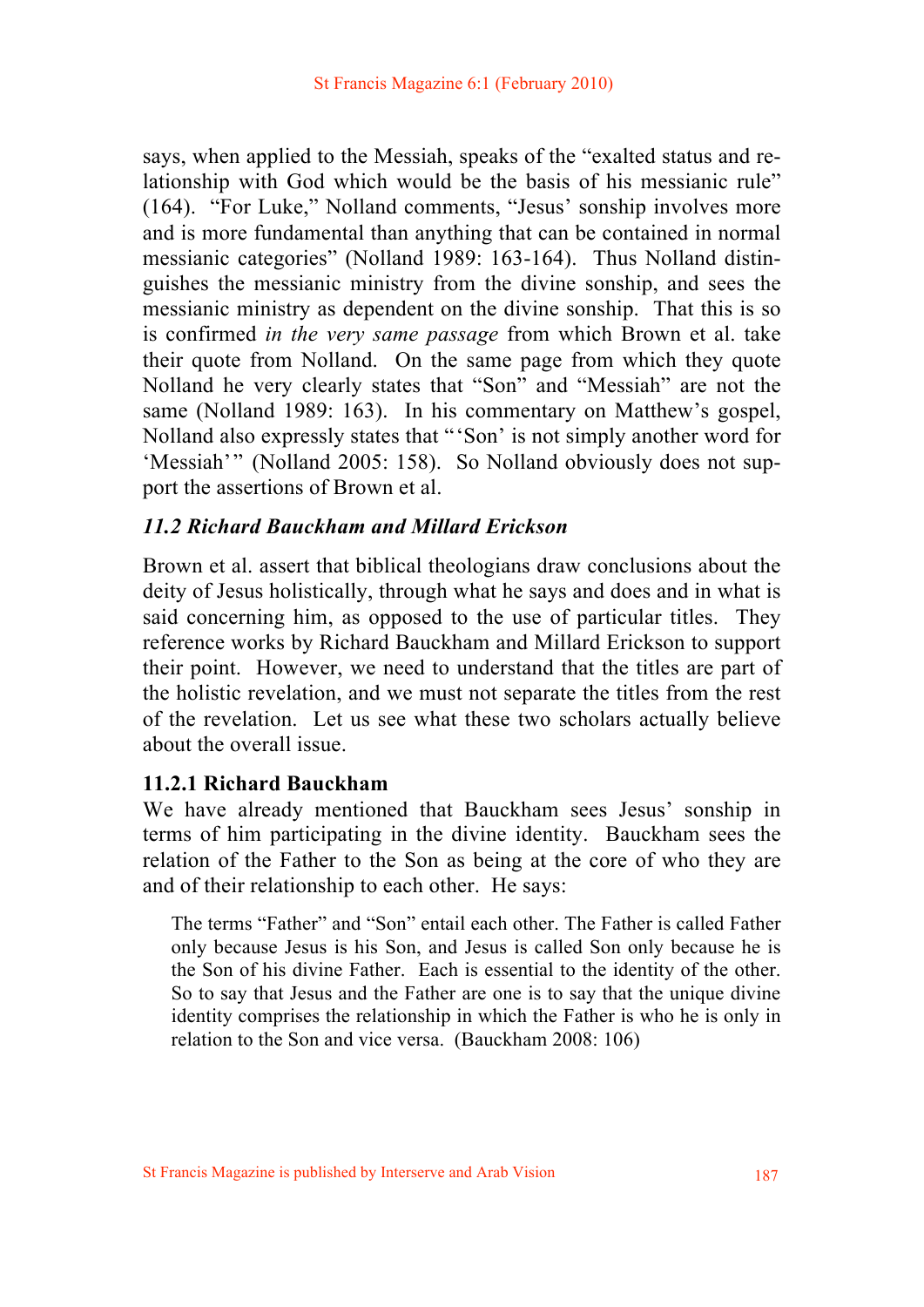So Bauckham sees "Son" and "Son of God" as far more than a metaphorical synonym for "Christ/Messiah".

# **11.2.2 Millard Erickson**

Erickson fully upholds the idea of the Trinity existing eternally as Father, Son, and Holy Spirit (Erickson 1983: 337-38). He also sees Jesus' sonship as eternal and related to his deity; it is not just a functional category describing a ministry office, but is of the essence of who he is as deity (Erickson 1991: 627). In fact, he says, even the Jewish leaders recognized that Jesus' use of the term "Son of God" went beyond a functional claim, and actually made him equal with God, which is why they opposed him. Erickson affirms that Jesus' incarnate ministry has its ontological basis in his own unique, pre-existent sonship (Erickson 1991: 231). He also sees the testimony for this embedded in the New Testament itself, and takes issue with interpreters who do not see ontological elements within the biblical testimony (Erickson 1991: 231, 219). Erickson relates Jesus' unique sonship to his divinity and preexistence (Erickson 1991: 35).

 So Erickson sees "Son of God" as meaning much more than the functional category of "Christ/Messiah" or ministry in his incarnate state. He sees Jesus' divine sonship as an eternal, pre-existent sonship that is the essence of who he is as deity. He also affirms that this is the clear testimony of the New Testament itself.

# *11.3 T. F. Torrance*

In the section in which Brown et al. distinguish the tasks of lexicology, exegesis, and theology, they differentiate between the meaning a term may have had in the biblical text, and how it may have been used in the outworking of systematic theology. They cite T. F. Torrance's definition of systematic theology to describe the difference between the task of systematic theology and the task of translation and exegesis, and use that distinction to draw the conclusion that we should not expect the New Testament's meaning of "Son of God" to be the same as in the systematic theological conclusions of the ecumenical councils of the Church in the fourth century. On this presumed divergence from the original meaning, in a previous publication Brown says, "It is very revealing that as Christianity developed in the Greek context, it lost its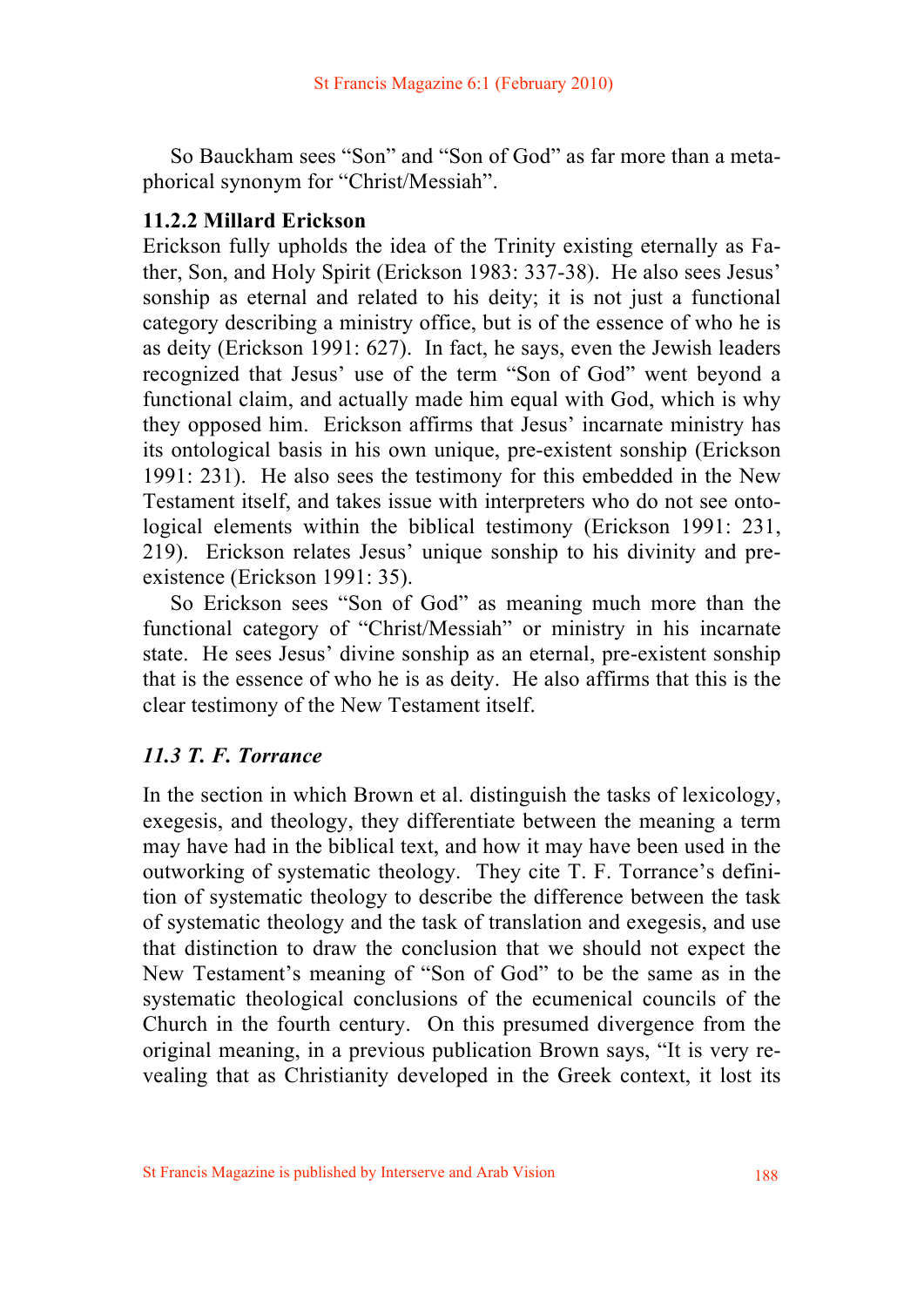familiarity with the language and worldview of first-century Jewish Palestine" (Brown 2000: 49). In other words, a disconnect had supposedly arisen between the understanding of the biblical writers and the theology of the fourth century. The problem with this view is that the bishops meeting in the ecumenical councils assumed that the biblical testimony teaches that Jesus actually *is* the Son of God; if it were otherwise, we would have to conclude that their deliberations were misinformed, and that the creeds resulting from them do not represent fundamental biblical teaching.

 But the notion of Brown et al. that the bishops of the ecumenical councils understood Jesus' sonship in a way that was substantively different from that intended by the authors of the New Testament, is not the testimony of history. Two millennia of Christian belief and witness strongly affirm that the testimony of Scripture itself is that Jesus *is* the Son of God from all eternity, and not just metaphorically so by virtue of being the Christ/Messiah, or theologically so by decree of an ecumenical council. Unlike some other terms used in systematic theology, "Son of God," "Son," and "Father" are an inherent, core part of the biblical vocabulary and revelation, *not* terms newly coined in the fourth century for the purpose of expressing theological truths hammered out only after centuries of theological reflection and debate.

 Brown et al. don't claim that T. F. Torrance holds to their view of Jesus' divine sonship. But I think it worthwhile to comment that Torrance holds the historic orthodox view of what it means for Jesus to be the Son of God, and he does not divorce the sonship theology of the fourth century councils from the teaching of the New Testament. So the citation by Brown et al. of Torrance's distinction between exegetical meaning and systematic theological meaning does not, in fact, mean that every theological term is a conceptual construct distinguished from its use in Scripture. Torrance says, "Our formulation of the doctrine of the Trinity…takes its rise *ab initio*" (i.e., from the beginning) "from God's indivisible wholeness as one Being, three Persons, and proceeds in accordance with what is revealed of God's internal homoousial and hypostatic interrelations as Father, Son and Holy Spirit" (Torrance 1996: 29). So despite the questionable claim by Brown et al. (p. 101) that it took four hundred years to work out the doctrine of the Trinity, we ought not conclude that our understanding of the meaning of the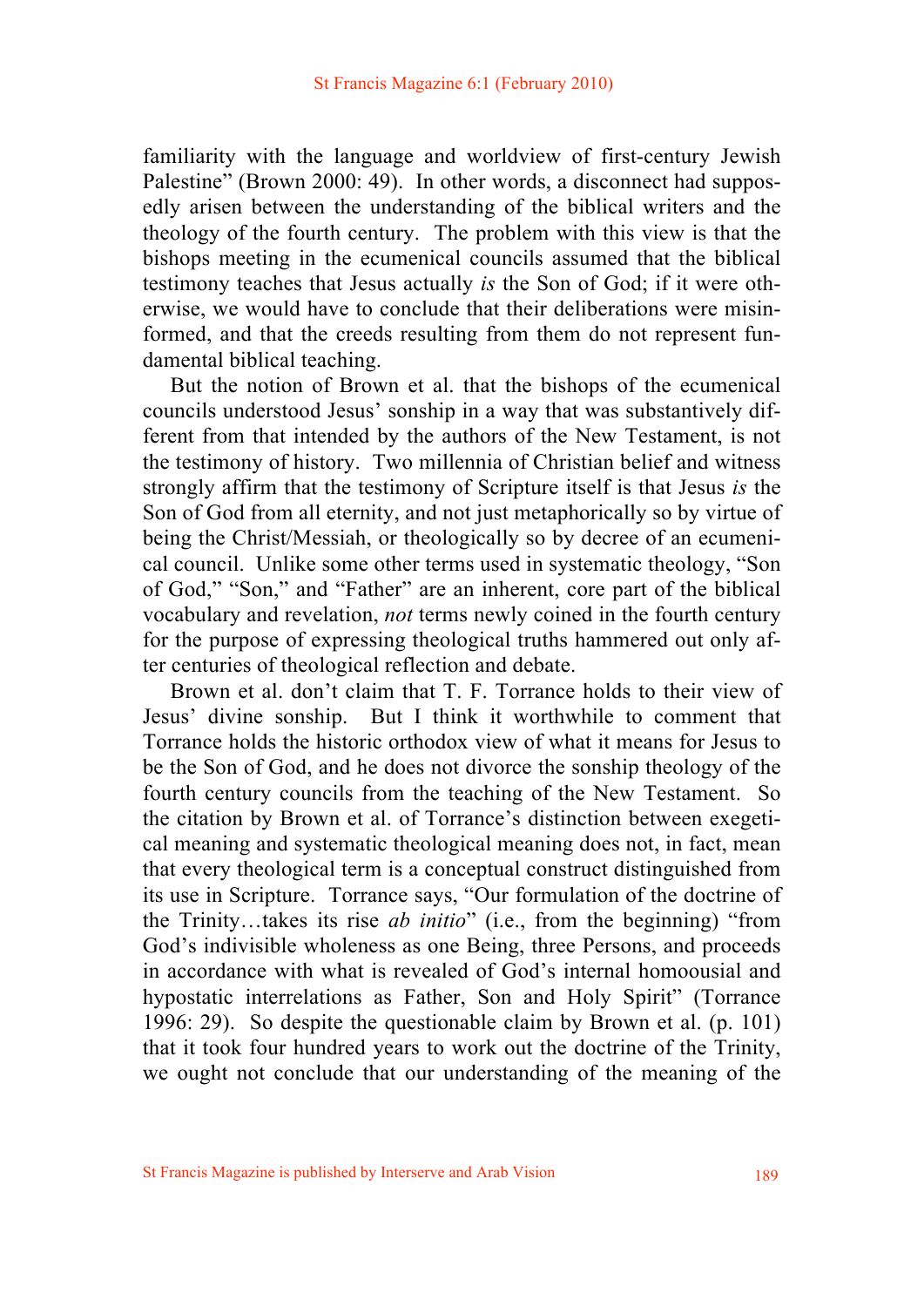term "Son of God" was developed centuries after the writing of the New Testament and in a way that departs from the New Testament meaning. We have good evidence to believe that the understanding of Jesus' divine sonship that the apostles came to hold even in the days and weeks immediately following the resurrection, based on Jesus' own teaching and witness, was not significantly different from what the Church understood at the time of the ecumenical councils. For the bishops at the councils, the biblical witness about the Father, the Son, and the Holy Spirit was the raw material from which to elaborate the doctrine of the Trinity, which is what Torrance is also saying. I draw the conclusion that Torrance, like systematic theologians generally, understands the terms Father, Son, and Holy Spirit to be meaningful in systematic theology *in the same way* they are used in the Bible. Brown et al. have not proved otherwise.

### *11.4 Andreas Köstenberger*

In attempting to lessen or remove any element of real sonship from the term "Son" in Mt 28:19, Brown et al. state that in Mt 28:19 the term "Son" "contributes little meaning beyond making a reference" (p. 102). To support this claim they cite Andreas Köstenberger's distinction between information supplied by the context in which a term occurs, and the component of meaning supplied by the word itself. Whether or not Köstenberger would agree with their application of the principle he articulates is questionable. But with regard to the larger issue about whether "Son" is no more than a reference to a role or roles in Jesus' earthly ministry, we can look at how Köstenberger understands the difference between "Son of God" and "Christ/Messiah". He apparently would not agree with the claim of Brown et al. that they are essentially the same. In his commentary on the gospel of John, Köstenberger agrees that although the terms are closely related, they are *not* synonymous. He says that "Christ" related mainly to Jewish messianic expectations, and while "Son of God" has messianic connotations, he says that it goes beyond that to accent Jesus' relationship with God as the Son of the Father. Jesus, Köstenberger says, "is the sent Son" (Köstenberger 2004: 504). In other words, "God sent his Son" means that he was the Son before he was sent. So Köstenberger would not agree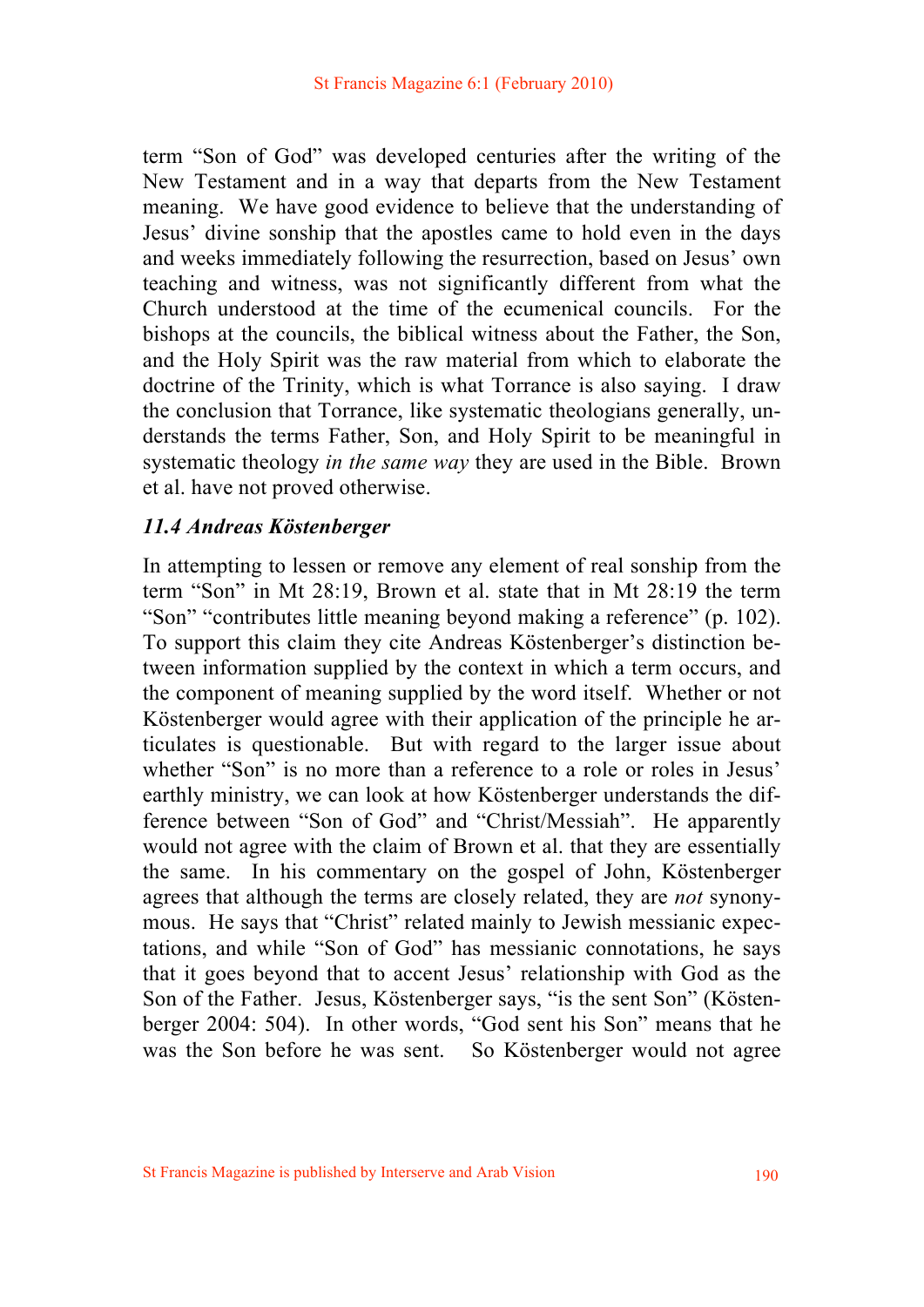with the basic premise or conclusions of Brown, et al. concerning the meaning of "Son of God".

 The claim that "Son" has little meaning in Mt 28:19 is consistent with other comments Rick Brown has made in which he minimizes the importance of Mt 28:19 as a Trinitarian formula (Brown 2001: 26,  $2004$ : 131).<sup>7</sup> It is worth noting however, that it was the use of the baptismal formula in Mt. 28:19 that ultimately gave us the creeds, both in the western, Latin tradition, culminating in the Apostles' Creed, but also in the east, culminating in the Nicene-Constantinopolitan creed, which grew out of other older creedal traditions (J. N. D. Kelly 1972: 89–91, 96, 121). These creeds naturally arose out of the most primitive form of baptismal confessions stemming from Mt 28:19 because candidates for baptism had to be catechized and had to be able to profess the faith into which they were being baptized (J. N. D. Kelly 1972: 206). Some early Christian writers even considered the baptismal formula of Mt. 28:19 to be the "rule of truth" or "rule of faith" that would serve not only as a symbol for entrance into the household of faith, but also as a means of recognition of the true Church and as a safeguard for orthodox belief against heresy (D. Kelly 2008: 427). So if "Son" in Mt 28:19 "contributes little meaning" as Brown et al. claim, one would have to call it unfortunate that the early Church did not know this when they used this passage as a basis for baptismal catechesis, and then depended on it when they developed the creeds and defined the Trinitarian faith, convinced as they were that their creedal formulations were drawn directly from the meaning of the New Testaments texts themselves.

### *11.5 D. A. Carson*

Brown et al. cite D. A. Carson's description of the fallacy of the "unwarranted linking of sense and reference" in their support of the idea that "Son of God" does not have the same meaning in the New Testament as in later use (whether in the ecumenical creeds or today). As a presumed example of this fallacy they refer to Nathanael's statement in John 1:49, in which he says to Jesus "Rabbi, you are the Son of God! You are the King of Israel!" They state that "the lexical meaning of

 $7$  Brown has also argued that "Son" in Mt 28:19 is an abbreviated form of "Son of Man" (Brown 2004: 31-32).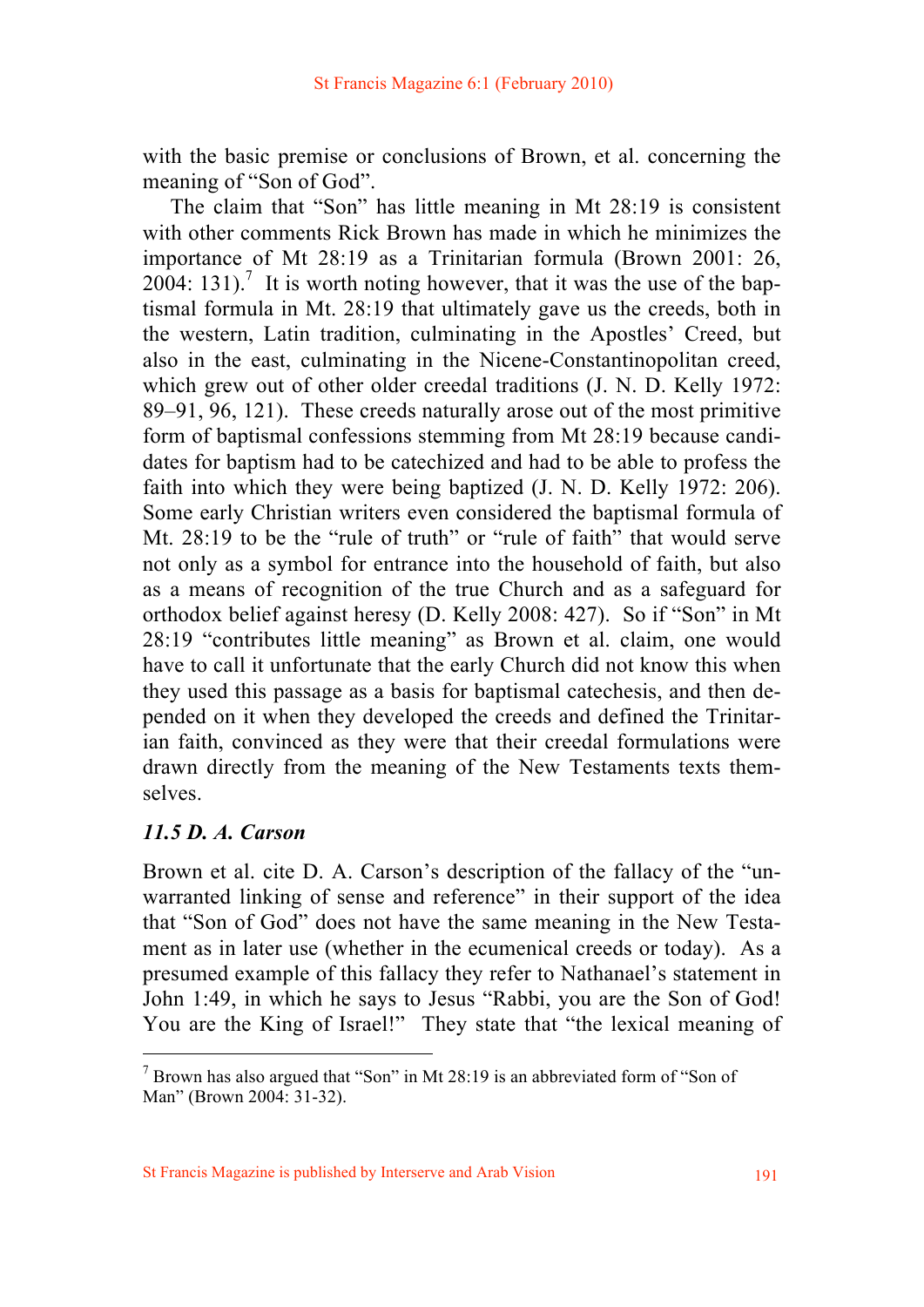these three terms is far less than the knowledge we have about the person they refer to, i.e., Jesus" (p. 102). They appear to want to limit the meaning of the text to no more than Nathanael presumably would have known it to mean. But it should be apparent that in John's gospel the evangelist intends the reader to understand more than the original speaker understood, as is evident from his comment in 11:51 that Caiaphas' statement had a meaning that went far beyond what Caiaphas himself recognized or intended. But what does Carson say about Nathanael's comment? Would he draw that same conclusion that the meaning (and presumably the translation) should be limited to what Nathanael understood? In his commentary on this passage Carson says that, while the title "Son of God" does have a messianic sense, it also expresses a relationship to God that is *metaphysical and not just messianic* (Carson 1991: 162, emphasis mine). About Nathanael's statement, Carson says that Nathanael was "saying more than he knew," which is to say that elements of meaning that Nathanael may not have known at the time are significant as part of the evangelist's intended meaning for that text. And in his commentary on Matthew, Carson comments that at his baptism Jesus is presented as Messiah, but also as the very Son of God in an ontological sense (Carson 1984: 109, 345). So Carson definitely would not agree with their arguments about the meaning of "Son of God," nor how they apply his fallacy of the unwarranted linking of sense and reference to John 1:49, nor would he agree that Nathanael's comment should be translated in such a way as to limit it to the meaning "Christ/Messiah" and to exclude the idea of sonship.

### *11.6 John Calvin*

Brown et al. claim that "Son of God" is used in the New Testament only in a referential sense when it refers to what Jesus was before the incarnation, namely the eternal Word (but not eternal Son). In attempting to establish credibility for this idea they cite John Calvin's comment on 1 Peter 1:22 in which Calvin refers to "the Spirit of Christ" speaking through the prophets, even though Christ was not yet manifested and therefore not yet the Christ (p. 103). While this demonstrates that Calvin can recognize the use of a referential expression in Scripture, it *does not* establish that Calvin would have understood "Son of God" that way, nor that he thought that Jesus was not actually the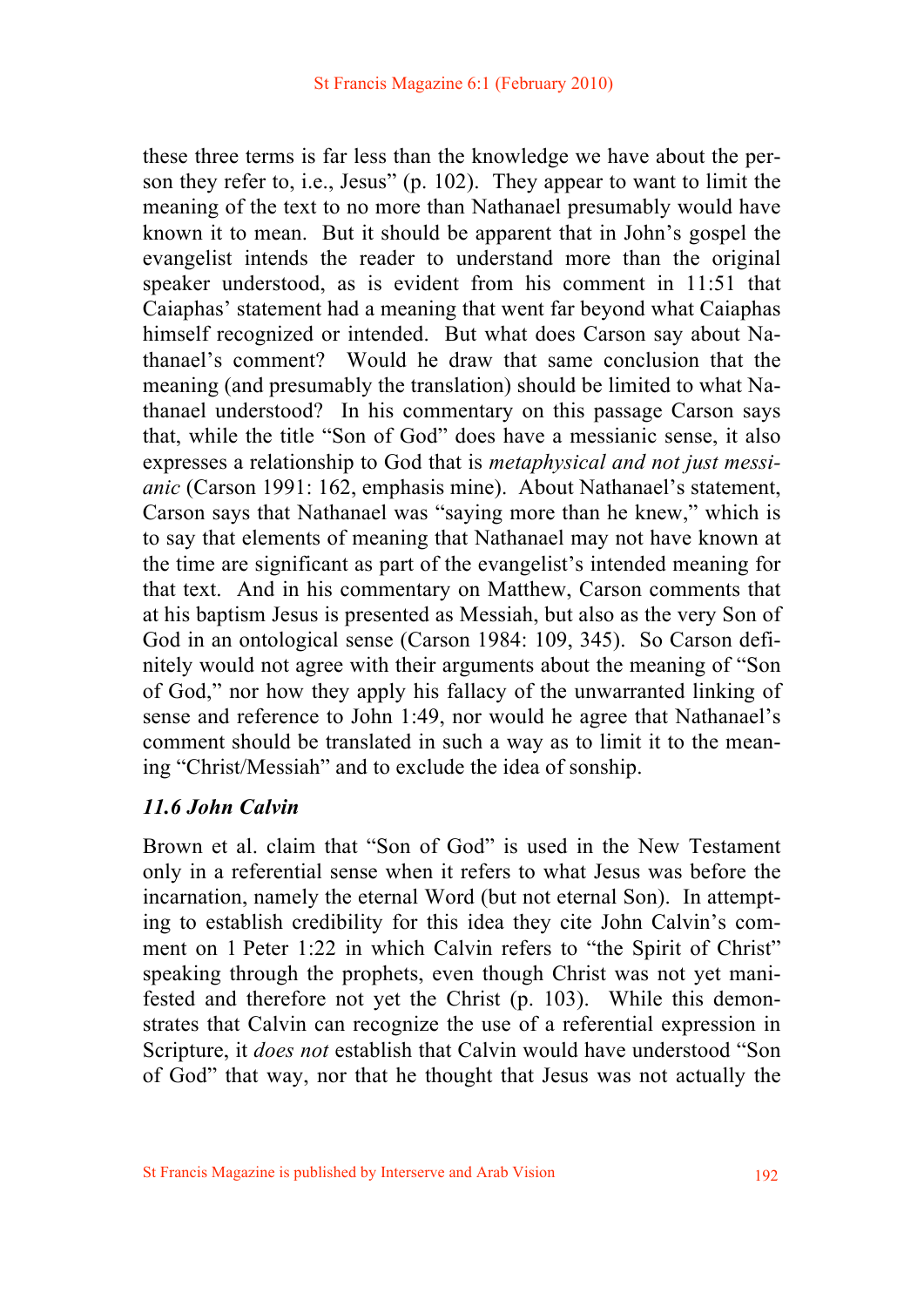Son from all eternity. In a section of *The Institutes* in which Calvin comments on the error taught by Servetus and others, he expressly says that Jesus did not become Son of God at the incarnation, but is so by virtue of his deity and eternal essence (Institutes II, xiv, 6). Citing Augustine, Calvin also says that Christ is called "God" with respect to himself, but "Son" with respect to the Father; the Father is called "God" with respect to himself, but "Father" with respect to the Son (Institutes I, xiii, 19). Clearly he saw the sonship as an eternal sonship, and at the heart of who Jesus is as deity.

### *11.7 Charles Hodge*

Brown et al. likewise attempt to show (p. 104) that Charles Hodge uses "Son" referentially in his commentary on 1 Corinthians 15:27, where he says "the words 'the Son himself' here designate, as in so many other places, not the second person of the Trinity as such, but that person as clothed in our nature…not the Logos as such, but the Logos as incarnate." But what did Charles Hodge believe about Jesus' sonship? On the very same page in Hodge's commentary on 1 Corinthians from which they cite, Hodge says explicitly "He was from eternity the Son of God" (Hodge 1878: 334). In his commentary on Romans 1:3 Hodge says that in this verse,

'Son' designates the divine nature of Christ…Christ is called the Son of God because he is consubstantial with the Father, and therefore equal to him in power and glory. The term expresses the relation of the second to the first person in the Trinity, as it exists from eternity. It is therefore, as applied to Christ, not a term of office, nor expressive of any relation assumed in time. He was and is the Eternal Son. (Hodge 1886: 18)

 So we can see that Hodge repudiates the idea that "Son" refers *only* to an office or to Jesus in his incarnate state, but affirms Jesus' eternal sonship, and sees the relation of his sonship to his deity. It is also interesting that with Hodge, as was the case with Nolland, the proof of what he really understands about Jesus' eternal sonship can be found on the very page where Brown et al. cite him to support their own views.

### *11.8 Athanasius*

Brown et al. even cite Athanasius for support of their distinction "between 'Son' as the eternal Word and 'Son' as the incarnate savior (the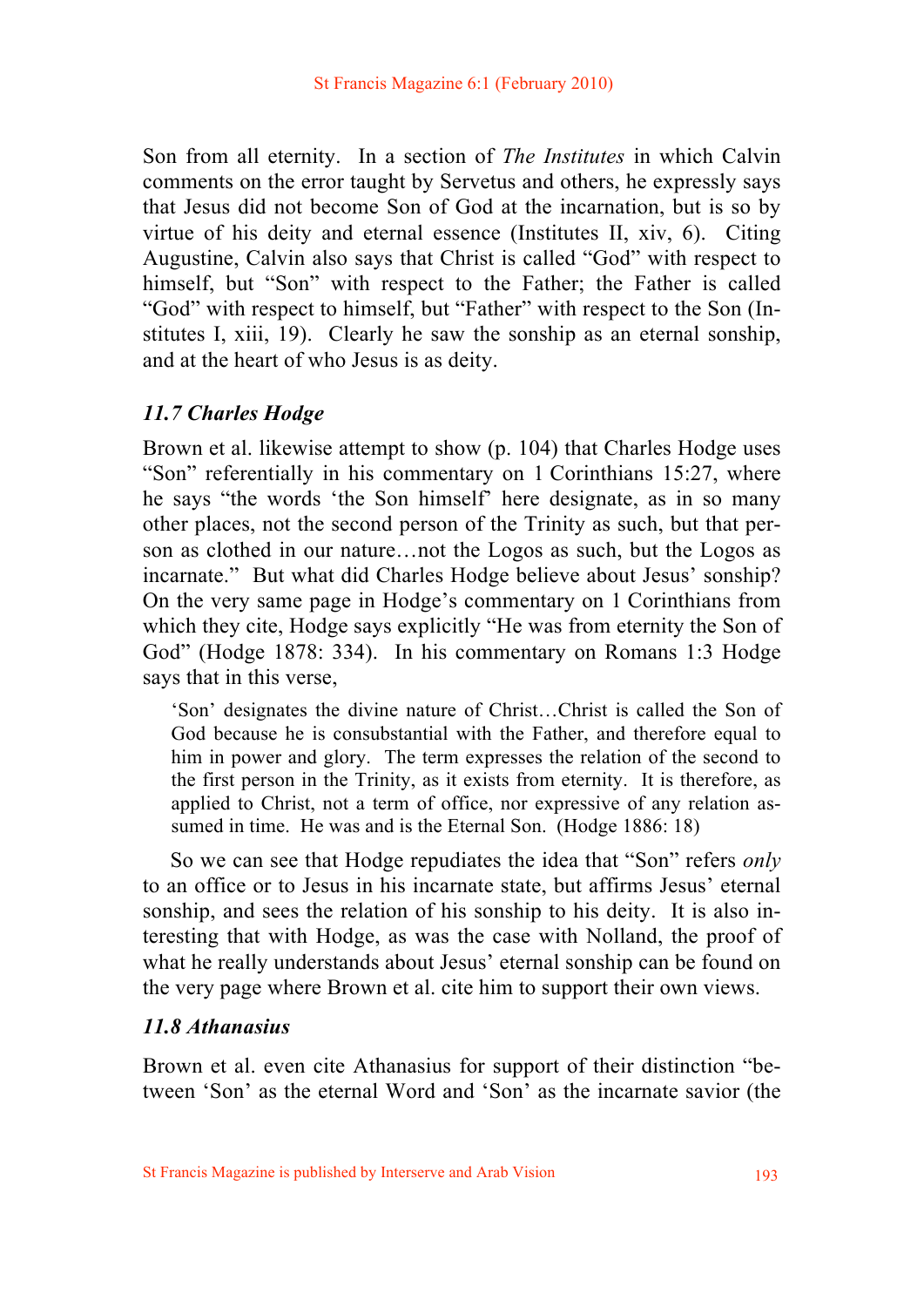Messiah)" (p. 104). They also note that in one particular work he uses the term "Word" five times as often as "Son". However, this does not mean that he did not believe that "Son" was significant, or, more importantly, that he saw Jesus' sonship as referring only to his role as Messiah. As they themselves point out, Athanasius was "the chief advocate for the Nicene position". That in itself tells us that Athanasius affirmed the statement of the council of Nicaea that Jesus was Son of God before all worlds, although as we mentioned earlier this doctrine had been part of previous creeds for some time. Athanasius said of the Father-Son relationship that it is inherent in who God and Jesus are eternally. "It belongs to the Godhead alone that the Father is properly Father, and the Son properly Son, and in them, and them only, does it hold that the Father is ever Father and the Son ever Son." (*Against the Arians: Discourse Four, Ch. VI, section 21*). So Athanasius obviously does not support the thesis of Brown et al. that "Son" is a designation proper only to Jesus' earthly ministry.

# **12 Comments on the use by Brown et al. of the NIV and ESV Study Bibles**

Brown et al. cite the notes from several study Bibles to illustrate or support their view about the meaning of "Son of God". Let us examine two of those study Bibles to see if they really support the notion that "Son of God" is more or less equivalent to "Christ" or that Jesus is eternally the Word, but only the Son in the messianic sense.

### *12.1 The NIV Study Bible*

The NIV Study Bible is published by Biblica, which is an organization formed by the 2009 merger of the International Bible Society and Send The Light. The Biblica statement of faith says, "We believe in one God, eternally existing in three Persons—Father, Son, and Holy Spirit". The original co-editors of the New Testament study notes for the NIV Study Bible are Walter Wessel and Donald Burdick. Burdick taught at Conservative Baptist Theological Seminary in Denver, now known as Denver Seminary. The doctrinal statement of Denver Seminary says, "We believe that Jesus Christ is God's eternal Son". The seminary also adopts the doctrinal statement of the National Association of Evangelicals, which says "We believe that there is one God, eternally existent in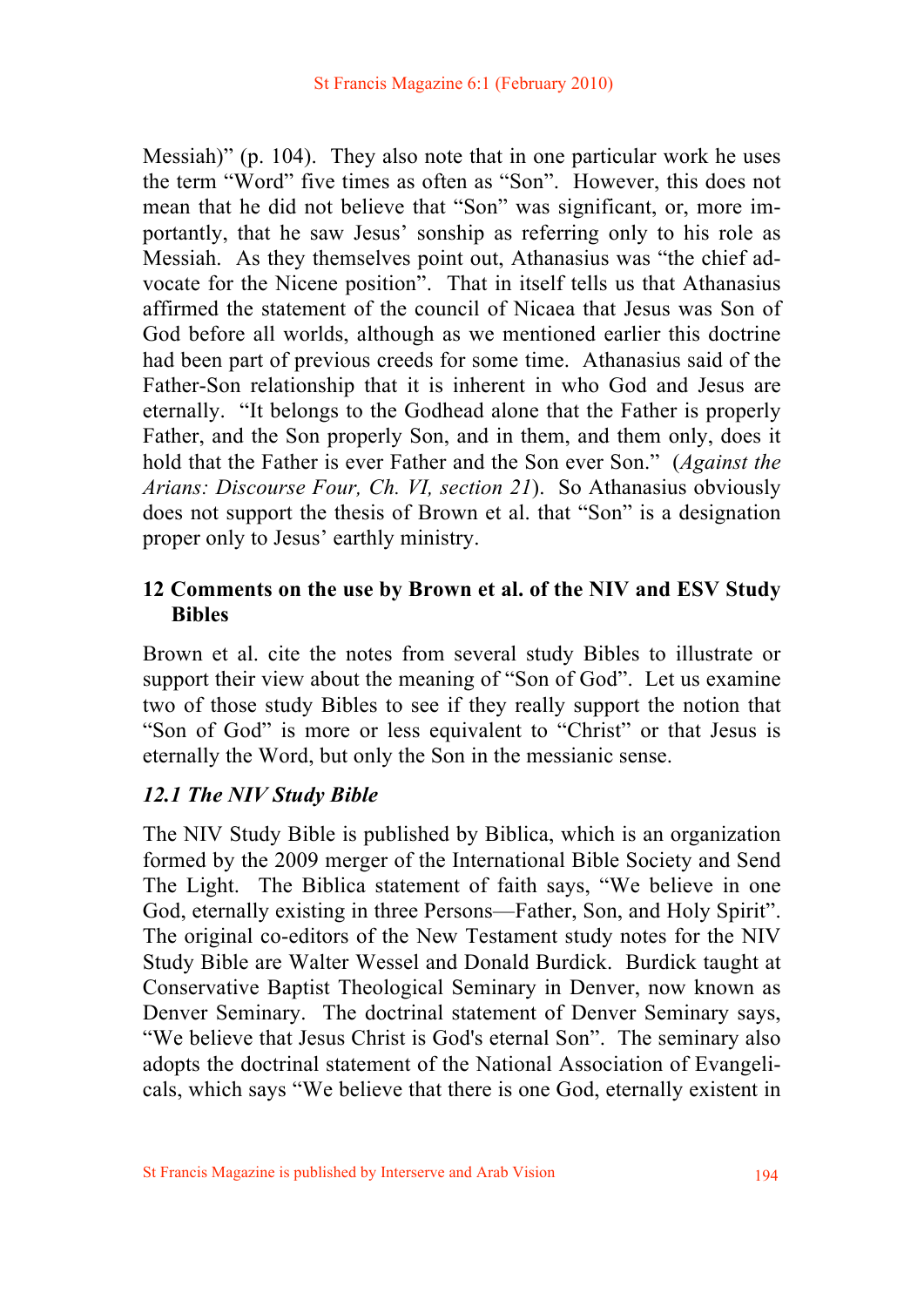three persons: Father, Son and Holy Spirit". I find it hard to believe that Burdick would support a position as divergent from his own doctrinal commitment such as Brown et al. advance.

 The other co-editor, Walter Wessel, is the author of the commentary on the Gospel of Mark in the *Expositor's Bible Commentary* series. In that volume he clearly associates the term "Son of God" with Jesus' deity (Wessel 1984: 637). In his comments on the transfiguration he cites Calvin, who asserts: "We truly and strictly infer from these words that by nature he was God's *only Son"*(Wessel 1984: 700, emphasis Calvin's). Concerning the parable of the tenants, Wessel quotes Jeremias who says, "No evidence is forthcoming for the application of 'Son of God' to the Messiah in pre-Christian Palestinian Judaism" (Wessel 1984: 732). While it could be argued that "Son of God" actually was used in this way in the first century by at least some Jews, what we see here is that Wessel at least does not believe that.

 Brown et al. also refer to the NIV study footnote on Luke 1:32 (p. 98), which was written by Lewis Foster. Foster says that the angel's description of Jesus as "the Son of the Most High" can have two senses, one of which is "the Messiah born in time", and the other of which is "the divine Son of God." Foster therefore sees a difference between "Messiah" and "divine Son". That Foster would see the divine sonship as eternal can be concluded from reading the statement of faith of Cincinnati Bible Seminary, of which Foster was dean. That statement says "There is only one true God, revealed to us in the Old and New Testaments as Father, Son, and Holy Spirit."

 Brown et al. also reference the footnote on John 3:16, commenting that most of the footnotes to "Son of God" in the NIV Study Bible refer the reader to this passage (p. 98). The footnote for this passage explains "his one and only Son" as referring to "the messianic Son of David – who is also God's Son," a statement that certainly seems to differentiate between his being Son and his being the Messiah. The last sentence in that footnote says "Jesus is God's Son in a unique sense" and then refers to the footnote on 20:31, where we find John's purpose statement for writing his gospel, which is that people might believe that Jesus is the Christ and the Son of God. The comment about Jesus being "God's Son in a unique sense" was in the original edition of the NIV Study Bible, of which the footnotes for this passage were written by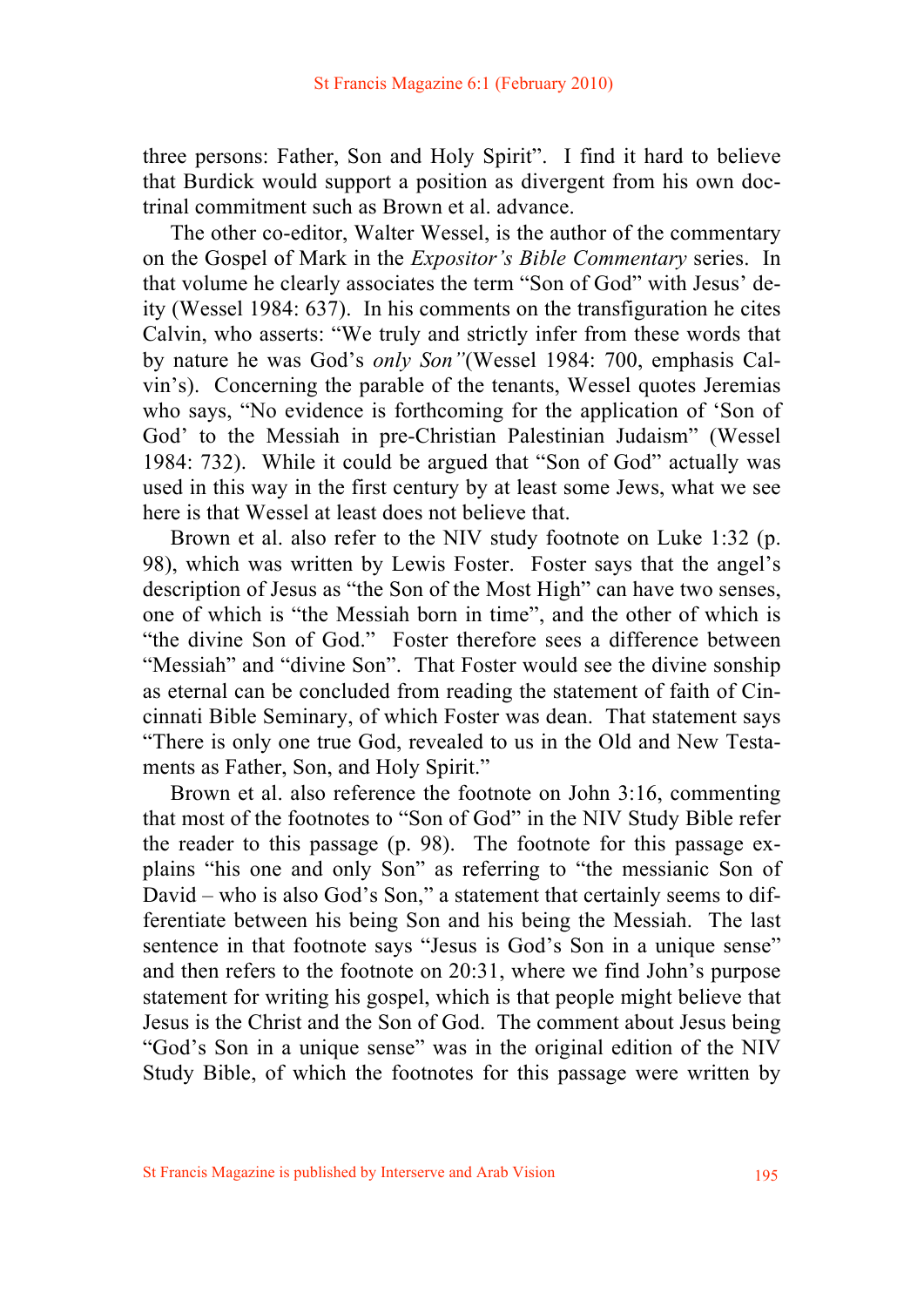Leon Morris. Let's examine what Morris understood about the term "Son of God".

 In his commentary on John's gospel, Morris comments on John's purpose statement for the gospel following the account of Thomas' confession. Morris says that John is showing two important things about the content that faith must have: one is that Jesus is the Messiah, and the other is that he is the Son of God (Morris 1995: 756). He thus clearly distinguishes the two. He also says that the Jews of that day did not take "Son of God" and "Messiah" as being the same thing, because the Messiah was not expected to stand in the close relationship to God of which John is speaking. John, Morris says, has a much fuller and richer conception of the Messiah than his Jewish contemporaries did. "Son of God" and "Christ" *when used together*, Morris tells us, indicate the highest view of the person of Jesus, one that must be seen in light of what Thomas has just said; that is, John saw in Jesus the very incarnation of God (Morris 1995: 756). Commenting on Romans 8:3 where it says God sent *his own* son, Morris says the word "'own' is important, pointing as it does to the close unique relationship between the Father and the Son." He goes on to say that God was not sending some remote messenger, but his own Son. Whereas believers are sons by grace, Morris notes, Jesus is a Son by nature (Morris 1988: 302). On the use of "Son" in Hebrews 1, Morris says that "It is the Son's essential nature that is stressed," and "the very Son of God came" (Morris 1981: 13). Obviously this is no "referential" use by Morris, referring to Jesus' preexistent state using a term that only properly applies to his incarnate state, such as Brown et al. propose for New Testament interpretation.

 So even though Brown et al. point to the NIV Study Bible notes to support their assertions about the meaning of "Son of God" in the first century, we can see that the publisher, editors, and authors of the NIV Study Bible notes would not agree with the notion that "Son of God" primarily refers to Jesus' messianic ministry, nor with the idea that he was not eternally the Son.

#### *12.2 The ESV Study Bible*

Brown et al. also cite footnotes from the ESV Study Bible for Mt 3:17, Luke 1:32, John 1:14 and 49, and Romans 1:4. We can profitably look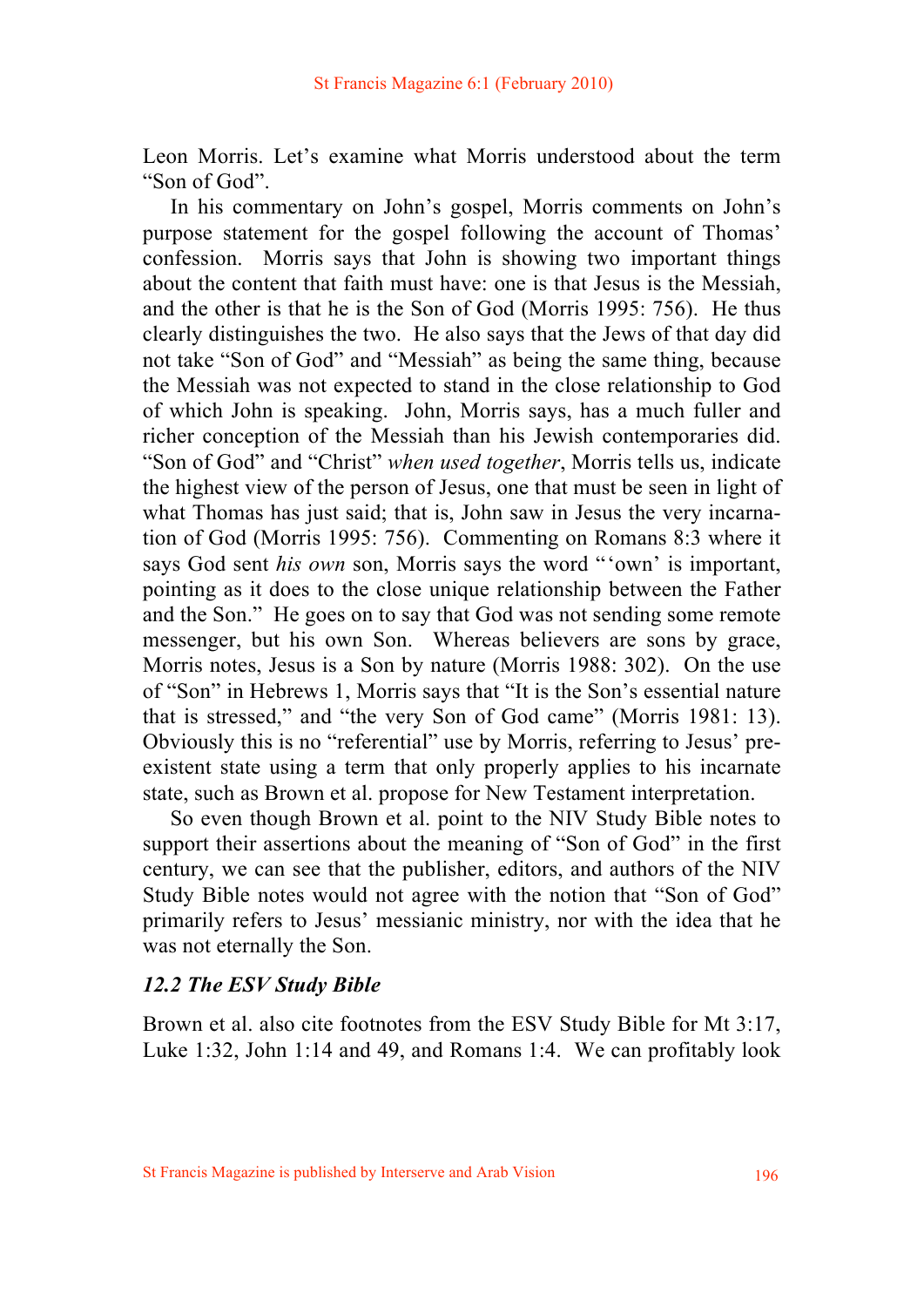at what those notes say, and also examine what the editors of that edition and the authors of those notes actually believe.

 The general editor of the ESV Study Bible is Wayne Grudem, who teaches at Phoenix Theological Seminary. That seminary has a statement of faith that says "We believe that there is one God, eternally existent in three persons: Father, Son and Holy Spirit." The Old Testament editor, C. John Collins, teaches at Covenant Seminary, which takes as its statement of faith the Westminster Confession and also the Statement of Faith of the National Association of Evangelicals, which says: "We believe that there is one God, eternally existent in three persons: Father, Son, and Holy Spirit." The New Testament editor is Thomas Schreiner, who teaches at the Southern Baptist Theological Seminary. That institution holds to the Baptist Faith and Message, which says: "The eternal triune God reveals Himself to us as Father, Son, and Holy Spirit" and "Christ is the eternal Son of God."

 The study note for Mt 3:17 was written by Michael Wilkins of Talbot School of Theology. It says that "the voice from heaven confirms the eternally existing relationship of divine love that the son and the Father share as well as Jesus' identity as the messianic Son of God." So it seems that Wilkins distinguishes between the "eternally existing" Father-Son relationship and the messianic sonship. This is what we would expect too, since Talbot's statement of faith, to which Wilkins must subscribe, says "There is one God, eternally existing and manifesting Himself to us in three Persons: Father, Son and Holy Spirit."

 The ESV's study notes for Luke were written by Grudem and Schreiner. The note for Luke 1:32, says "Jesus is the 'Son of the Most High'. He is the promised successor to the throne of David (see 2 Sam 7:12-13,16)." This very brief note could be taken to affirm the idea that "Son" equals "Messiah", but that is not in fact what Schreiner or Grudem believe. For one thing, this would violate the doctrinal statements of the institutions where they teach (shown above). Grudem says in his textbook on systematic theology that in the New Testament the "title 'Son of God' when applied to Christ strongly affirms his deity as the eternal Son in the Trinity, one equal to God the Father in all his attributes" (Grudem 1994: 547). And in his commentary on Romans, Schreiner, who wrote the ESV study notes for Romans, affirms Jesus' eternal pre-existence *as Son* (Schreiner 1998: 38, 402), which is consis-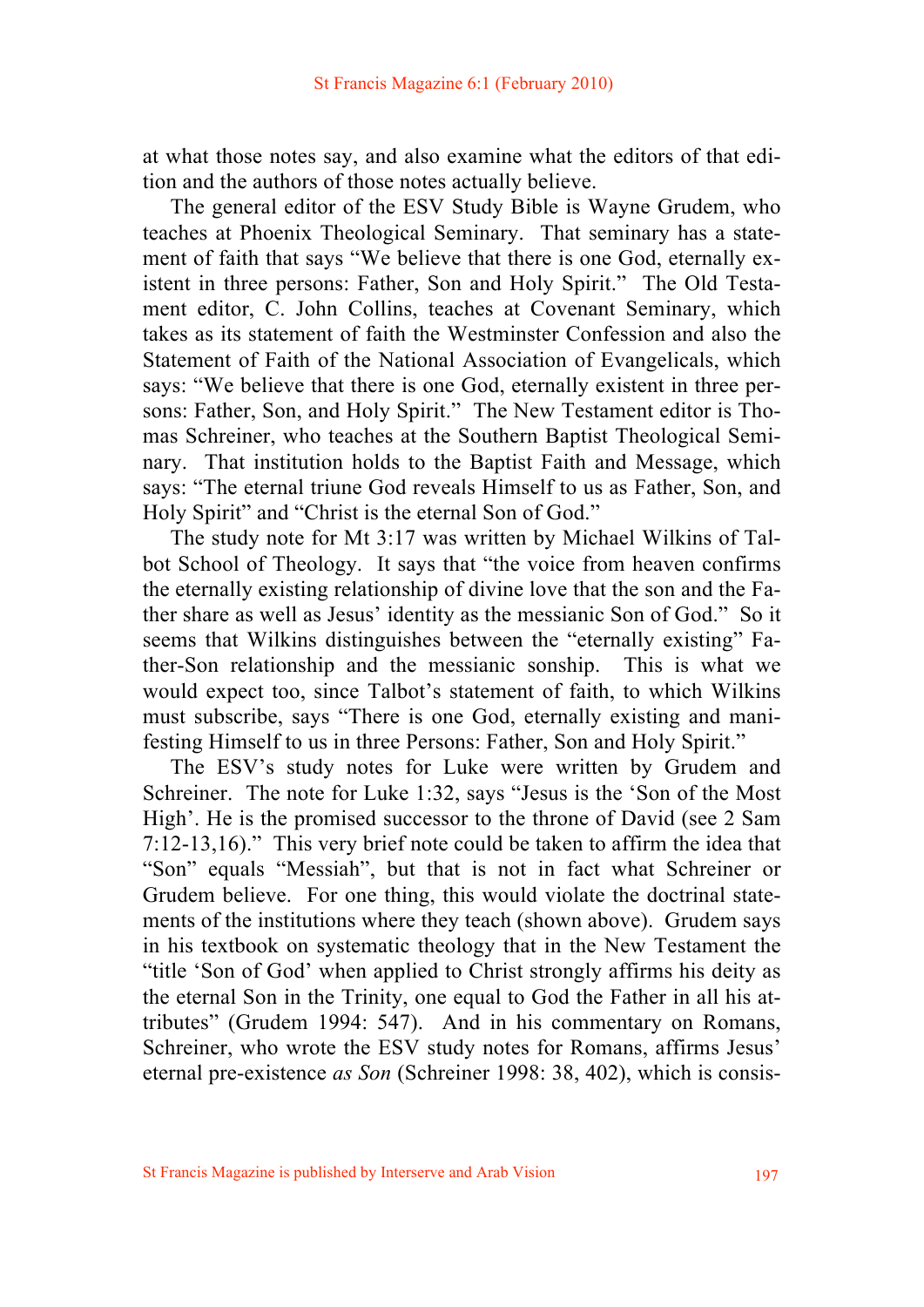tent with what the study note on Rom 1:4, cited by Brown et al., further says: "As the eternal Son of God, he has reigned forever with the Father and the Holy Spirit." So despite the association of "Son of the Most High" with the messianic office in the study note for Luke 1:32, we know with certainty from other material they have written that the authors of the note clearly affirm Jesus' eternal sonship – as we should expect from reading the doctrinal statements of the seminaries where they teach, and to which they must subscribe.

 The ESV's study notes for John were written by Andreas Köstenberger of Southeastern Baptist Theological Seminary. The note at 1:14 says that Jesus is the Son of God in the "sense of being a Son who is exactly like his Father in all attributes, and in the sense of having a Father-Son relationship with God the Father". At 1:49 the study note says "Son of God designates Jesus as the Messiah predicted in the OT (2 Sam 7:14; Ps 2:7; see notes on John 1:14)." If it seems that Köstenberger believes that "Son of God" *only* designates Jesus as the Messiah, we should recognize that he teaches at the Southeastern Baptist Theological Seminary, which holds to the Baptist Faith and Message, and to which all faculty must subscribe. As noted above, that statement affirms that "The eternal triune God reveals Himself to us as Father, Son, and Holy Spirit, with distinct personal attributes, but without division of nature, essence, or being," and that "Christ is the eternal Son of God." As we commented in a previous section, in his commentary on John's gospel, Köstenberger distinguishes between Jesus' messianic ministry and his relationship with God as Son, and affirms that "he is the sent Son" (Köstenberger 2004: 504).

 A final comment could be made about what Brown et al. say about the ESV Study Bible notes. They say that "The ESV Study Bible is careful to minimize the challenge to popular interpretations, while still presenting views that reflect scholarly exegesis and theology" (p. 96). But we can legitimately ask, Is it fair to characterize the notes presented by the ESV scholars as catering to "popular interpretations"? In my view, such a statement imputes to those scholars a lack of theological and pastoral integrity, implying that they presumably know something about the important title "Son of God" – representing a core doctrine of the Christian faith – but that they are not willing to divulge that openly for fear of popular reaction or possibly even loss of sales. In my own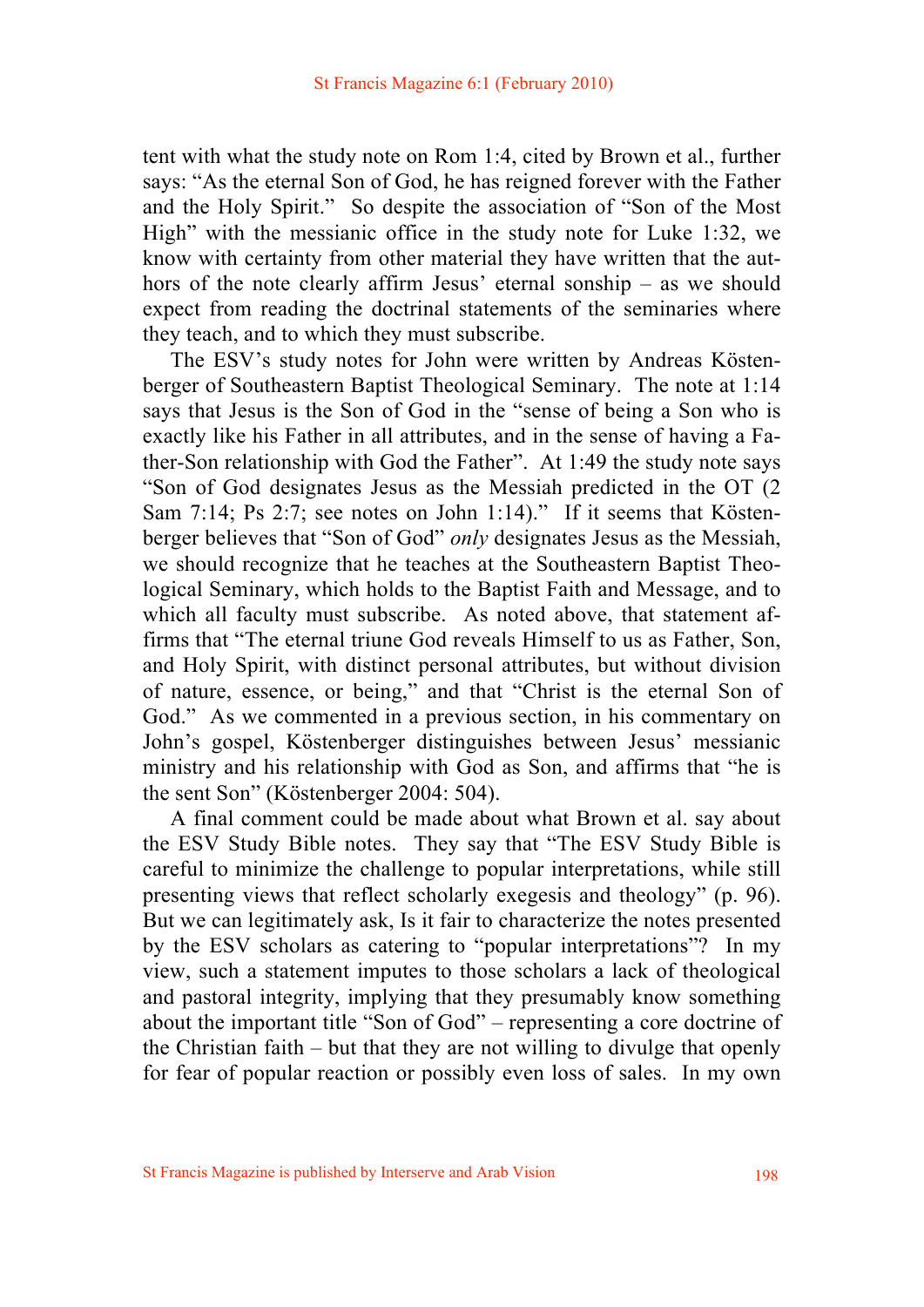seminary study and my experience in over ten years of exegetical research I have never seen any evidence that such a thing is being done. On the contrary, as we have seen from the doctrinal statements printed above, and from the statements in the various commentaries that we have cited, the scholars who contributed to the ESV Study Bible very much believe that Jesus is eternally the Son of God and that his sonship consists of *more* than just his messianic ministry. In fact, it is *normal* for scholars to see his divine sonship as eternal, to recognize a very strong connection between that eternal sonship and his deity, and to see the eternal sonship as the *basis* for the messianic ministry.<sup>8</sup> So the critical comment by Brown et al. about minimizing "the challenge to popular interpretations" cannot be sustained, and must be viewed in light of their overall attempt to present their view as the scholarly consensus. In my years of biblical study I have never encountered anyone holding their view other than Bible translators working among Muslim people groups. As far as I can tell, their view is unheard of in conservative scholarly circles, so it cannot be considered to be the scholarly consensus.

# **13 Conclusion**

For New Testament translations done for Muslim language groups Brown et al. have attempted to justify the substitution of the phrase "Son of God" with something else by claiming the following:

1. That it is Muslims' languages and not their theology that prevent them from understanding the term "Son of God" properly. Consequently, they hold that removing "Son of God," which the Qur'an anathematizes, and replacing it with "Word" or "Christ/Messiah," which the Qur'an acknowledges, is not an attempt to comply with Islamic sentiments and beliefs, but a decision based on linguistics and a scholarly understanding of lexicology.

<sup>&</sup>lt;sup>8</sup> In my forthcoming paper I document over seventy scholars who comment on the eternality of the divine sonship, twenty-seven who connect Jesus' sonship with his deity, fifteen who see the messianic ministry as predicated upon the eternal divine sonship, plus a few more who see sonship as the pre-eminent category for understanding Jesus.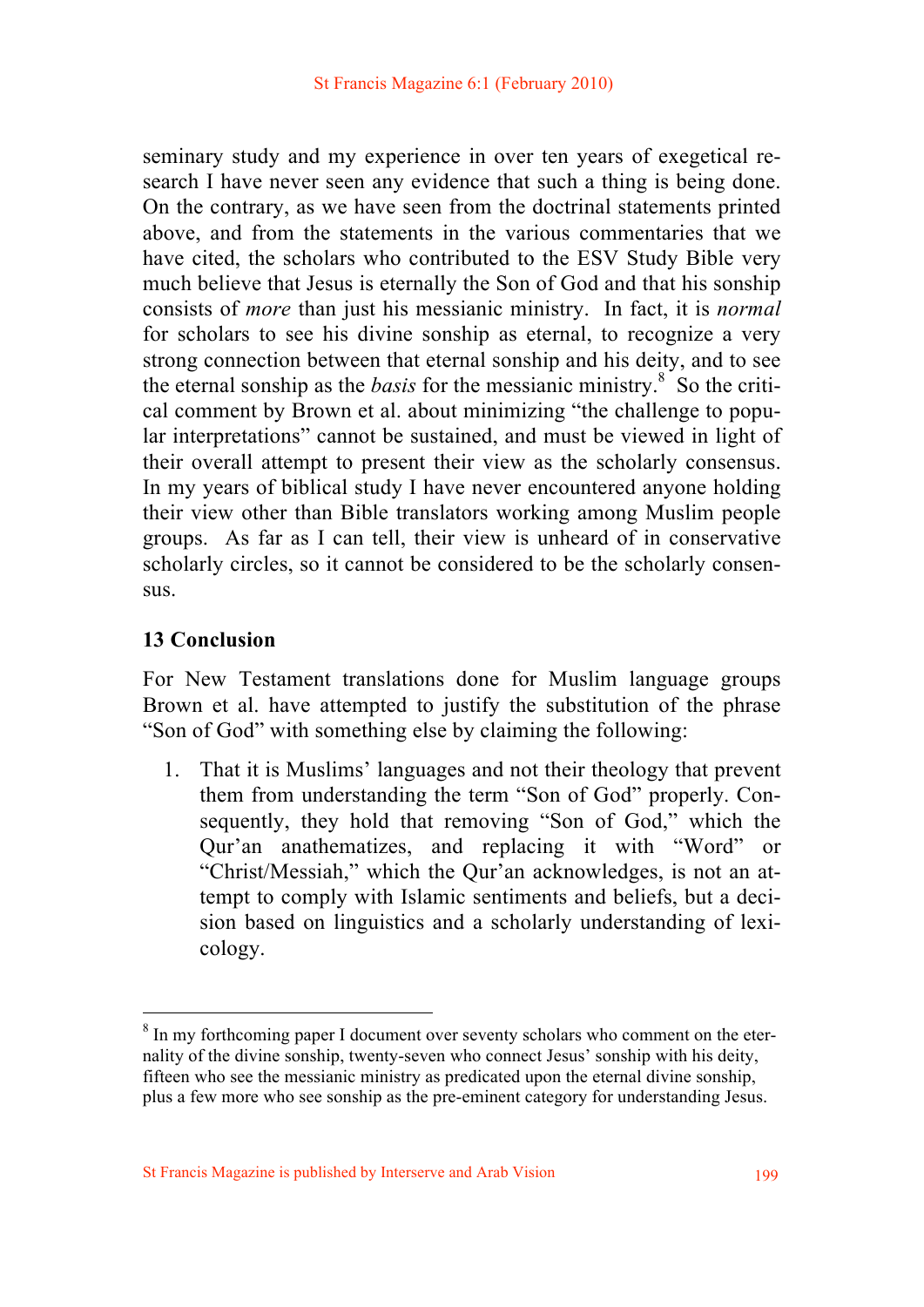- 2. That the term "Son of God" was widely used metaphorically by first century Jews to refer to the Messiah, and therefore must be considered to be the principle meaning in the New Testament.
- 3. That in his eternal pre-existence Jesus is the Word, and when "Son" or "Son of God" appear to be used to describe his preexistent state, it is a referential use only, that is, referring properly to the eternal Word who *became* the Son of God in his incarnation. The unstated but obvious presupposition here is that Jesus is not eternally the Son of God.
- 4. That "Son of God" in the New Testament had a lexical meaning that was quite different from the theological meaning it carried in fourth-century deliberations, and that those deliberations were *not* based on an understanding of the phrase that was imbedded into the very fabric of the New Testament books.
- 5. That the evidence for Jesus' deity in the New Testament is not tied to the use of the term "Son of God".
- 6. That their views are the common and accepted view of conservative scholars.

 Their assertions however, cannot be substantiated in view of the facts, historically, exegetically, or theologically. Specifically:

- 1. It is obvious that it is religion and not language that drives Muslim revulsion to the term "Son of God", because the same phenomenon is evident among Muslims from many unrelated language families, and because some people from those language families who are Christians understand the term quite well. Unless it can be legitimately justified on exegetical, historical, and theological grounds, the attempt to substitute "Word" or "Christ/Messiah" for "Son of God" is exactly what is meant by Muslim-compliant translation, meaning that the primary driving force is Islamic belief and the Qur'an, not Christian belief and the Bible.
- 2. It is *not* true that scholars have generally concluded that first century Jews widely understood the term "Son of God" to be essentially a metaphorical reference to the Messiah. But even if that were the case, that does not set the meaning for its use in the New Testament. The coming of Jesus brought much new revela-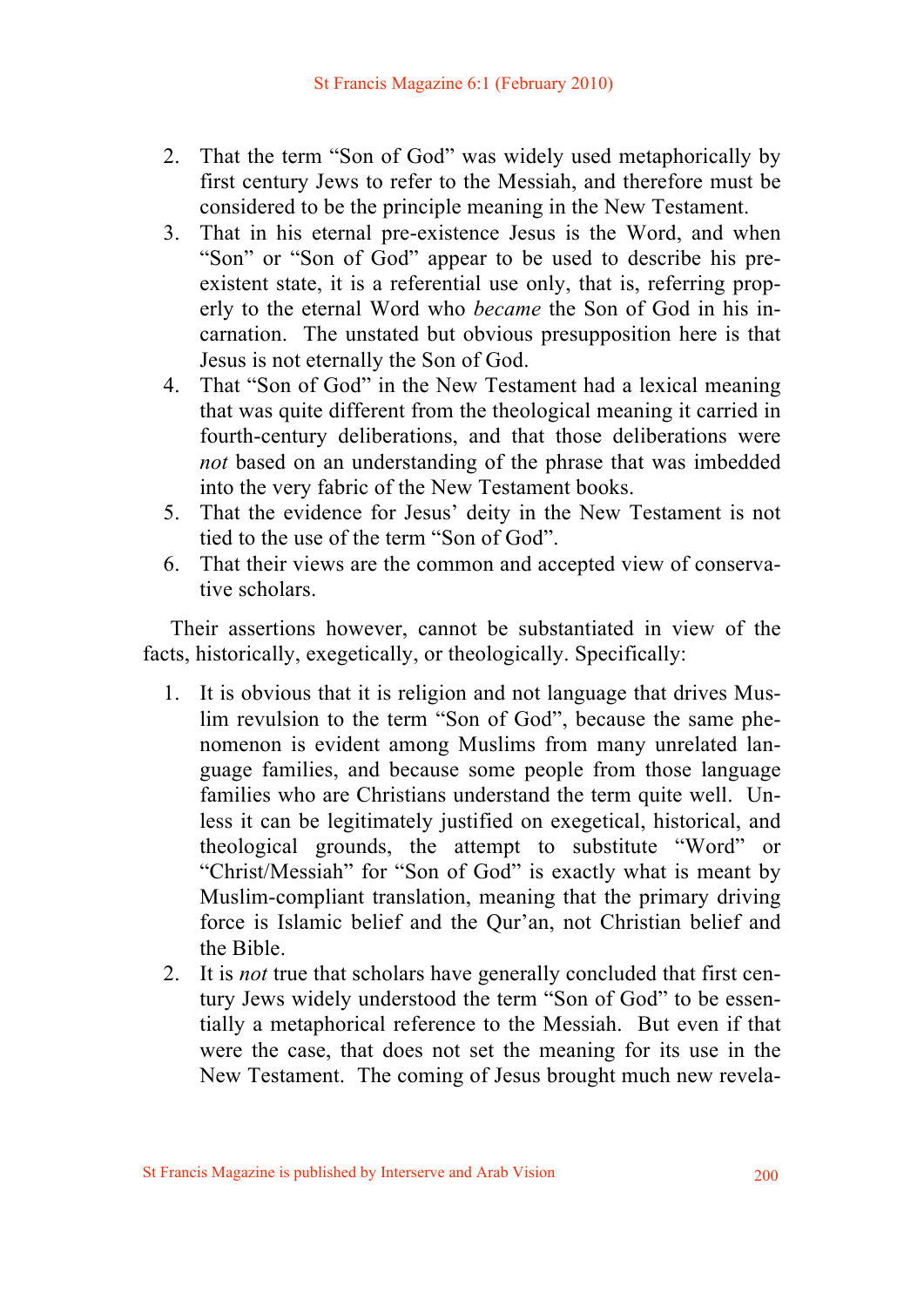tion, which the inspired authors correctly understood and communicated. It is the meaning intended by the authors of the New Testament documents that constitutes the meaning of "Son" and "Son of God".

- 3. The idea that "Son of God" refers to Jesus' pre-existent state only in a referential sense is virtually unknown in New Testament scholarship, other than among a very few Bible translators working in the Muslim world. That Jesus is the Son of God from all eternity is a non-negotiable tenet of orthodoxy in the entire church, whether Protestant, Roman Catholic, or Eastern Orthodox.
- 4. The fourth-century councils articulated the doctrine of the eternal sonship of Jesus based squarely on how the writers of the New Testament used the term, and used it in a manner that was consistent not only with the understanding of the New Testament authors, but also of the entire church from the apostolic era on. Though there is a deeper understanding of and appreciation for Jesus' eternal divine sonship in the fourth century, there is *no* divergence or departure in meaning for the concept or term "Son of God" between the apostolic era and the fourth century.
- 5. Jesus' eternal sonship and his deity are inextricably tied together, as testified to by the broad consensus of conservative scholars.
- 6. The views of Brown et al. are not supported by contemporary conservative scholars. In fact, they are almost unknown outside a relatively small group of Bible translators working in the Muslim world. Statements contrary to their views pervade exegetical and theological literature, both currently as well as throughout the history of Christian thought for many centuries.

 At this point a quote from A. W. Tozer would be appropriate. In his book *The Knowledge of The Holy,* in the chapter on Faithfulness, Tozer says:

We hold a correct view of truth only by daring to believe everything God has said about Himself. It is a grave responsibility that a man takes upon himself when he seeks to edit out of God's self-revelation such features as he in his ignorance deems objectionable. Blindness in part must surely fall upon any of us presumptuous enough to attempt such a thing. And it is wholly uncalled for. We need not fear to let the truth stand as it is written.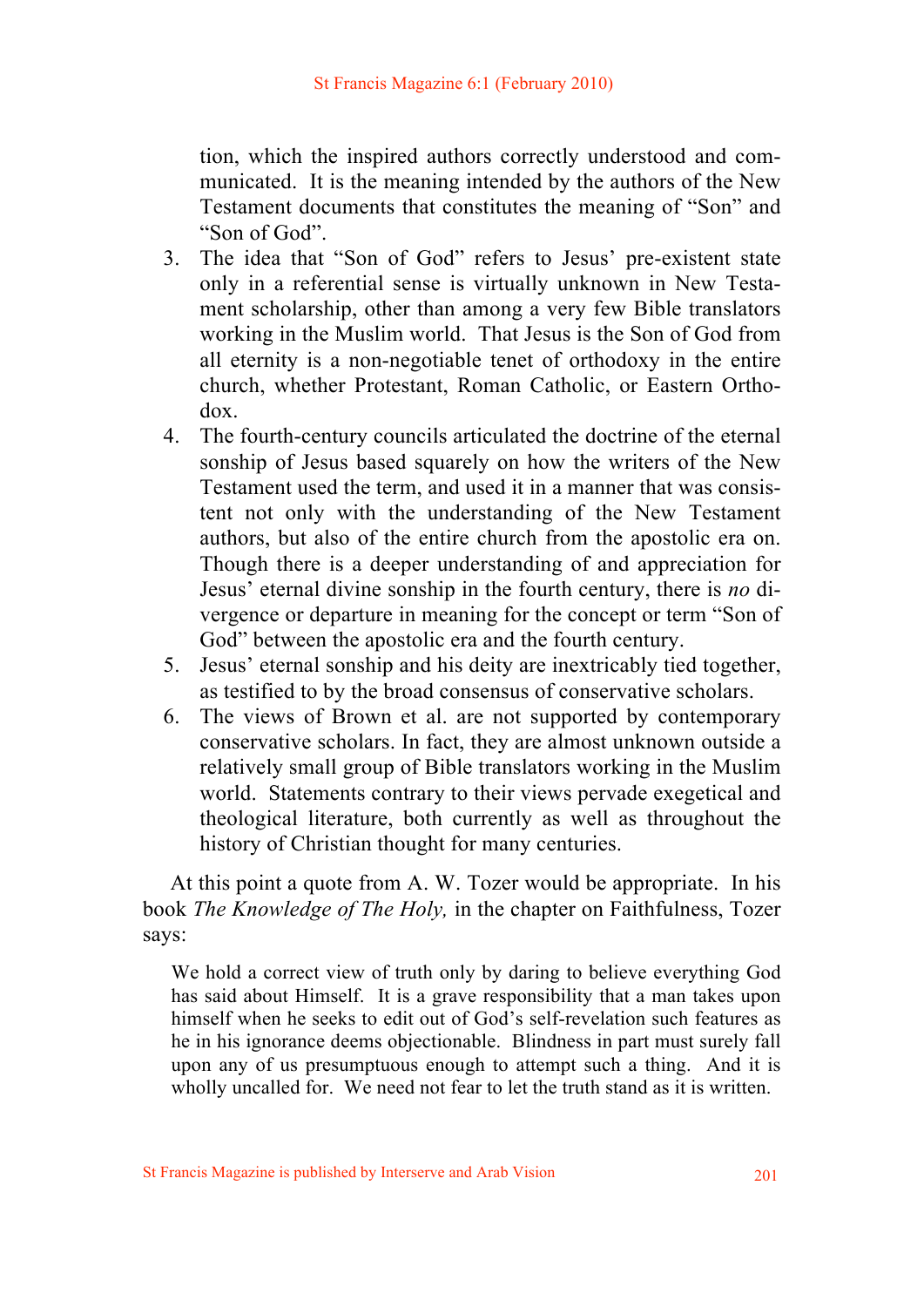# **References**

Abernathy, David. 2010. Jesus is the eternal Son of God. Publication forthcoming.

Bauckham, Richard. 2008. *God crucified and other studies on the New Testament's Christology of divine identity*. Grand Rapids: Eerdmans.

- Bauer, D. R. 1992. Son of God. In *Dictionary of Jesus and the Gospels,*  ed. Joel B. Green and Scot McKnight. Downers Grove: InterVarsity Press.
- Brown, Rick. 2000. The 'Son of God': Understanding the messianic titles of Jesus. *International Journal of Frontier Missions.* 17(1):  $41 - 52$ .

\_\_\_\_\_\_\_\_. 2001. Presenting the deity of Christ from the Bible. *International Journal of Frontier Missions.* 19(1): 20-27.

\_\_\_\_\_\_\_\_. 2004. *Son of Man, Son of God, Word of God, Christ: An exegesis of major titles of Jesus, with suggestions for translation and explanatory notes.* Unpublished monograph.

\_\_\_\_\_\_\_\_. 2005a. Explaining the biblical term 'Son(s) of God' in Muslim contexts. *International Journal of Frontier Missions*. 22(3): 91–96.

\_\_\_\_\_\_\_\_. 2005b. Translating the biblical term 'Son(s) of God' in Muslim contexts. *International Journal of Frontier Missions*. 22(4): 135–145.

Carson, D. A. 1984. *Matthew*. Vol. 8 of The Expositor's Bible Commentary. Grand Rapids: Zondervan.

\_\_\_\_\_\_\_\_. 1991. *The Gospel according to John*. Pillar New Testament Commentary Series*.* Grand Rapids: Eerdmans.

Erickson, Millard. 1983. *Christian theology¸ vol. 1.* Grand Rapids: Baker Book House.

\_\_\_\_\_\_\_\_. 1991. *The Word became flesh.* Grand Rapids: Baker Books.

Fossum, Jarl. 1992. Son of God. In Vol. 6 of *The Anchor Bible dictionary*, ed. David Noel Freedman. New York: Doubleday.

- Grudem, Wayne. 1994. *Systematic theology: An introduction to biblical doctrine*. Grand Rapids: Zondervan.
- Hodge, Charles. 1878. *Exposition of the first epistle to the Corinthians*. New York: Robert Carter.